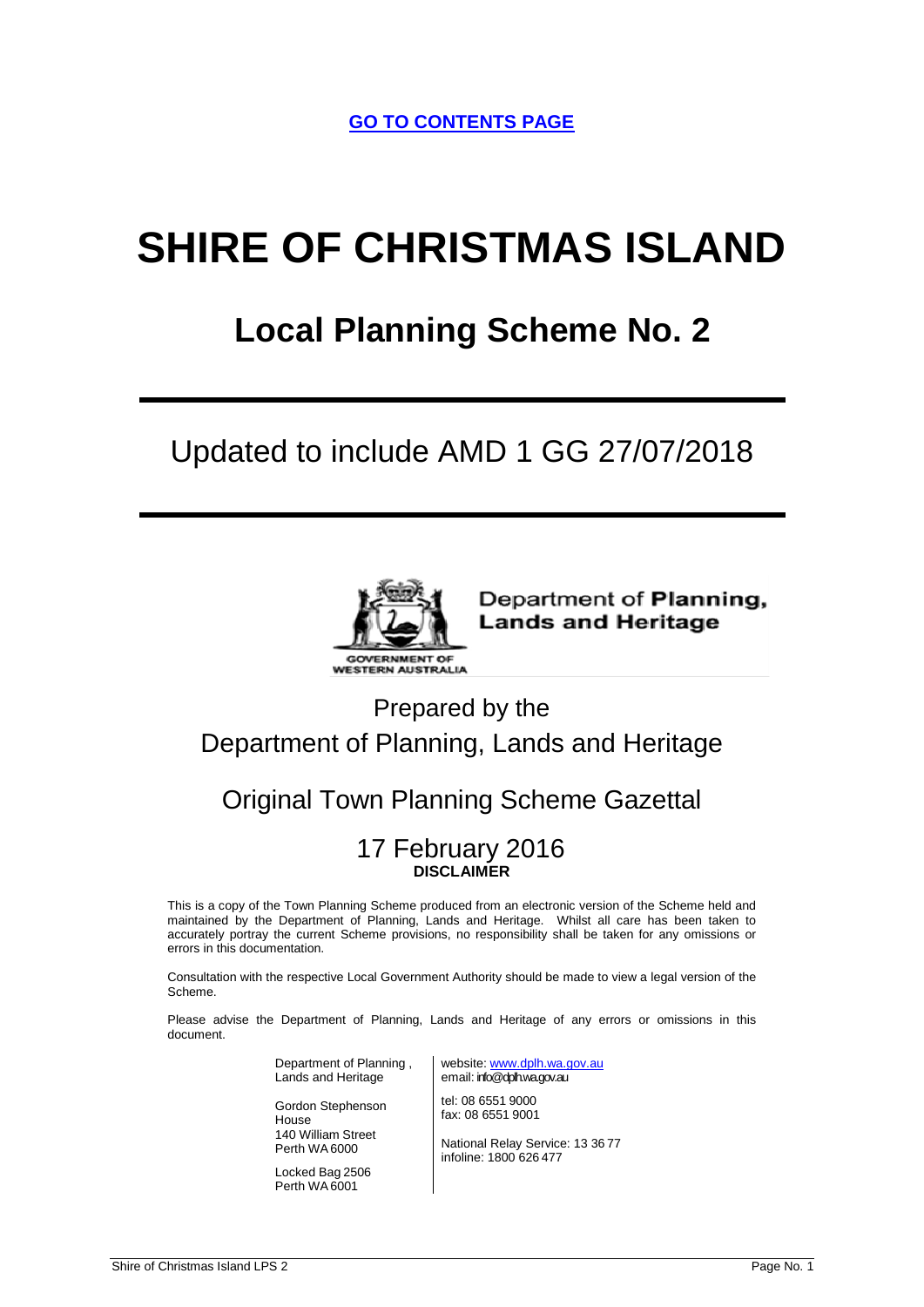## **SHIRE OF CHRISTMAS ISLAND SCHEME NO. 2 - TEXT AMENDMENTS**

| <b>AMD</b>     | <b>GAZETTAL</b><br><b>UPDATED WHEN</b> |             |    | <b>DETAILS</b>                                                                                                                                                                                                                                                                                                                                                                                                                                                                                                                                                                                                                                                                                                                                                                                                                                                                                                                                                                                                                                                                                                                                                                                                                                                                                                                                                                                                                                                                                                                                                                                                                                                                                                                                                                                                                                                                                                                                                                                                                                                                                                                                                                   |  |
|----------------|----------------------------------------|-------------|----|----------------------------------------------------------------------------------------------------------------------------------------------------------------------------------------------------------------------------------------------------------------------------------------------------------------------------------------------------------------------------------------------------------------------------------------------------------------------------------------------------------------------------------------------------------------------------------------------------------------------------------------------------------------------------------------------------------------------------------------------------------------------------------------------------------------------------------------------------------------------------------------------------------------------------------------------------------------------------------------------------------------------------------------------------------------------------------------------------------------------------------------------------------------------------------------------------------------------------------------------------------------------------------------------------------------------------------------------------------------------------------------------------------------------------------------------------------------------------------------------------------------------------------------------------------------------------------------------------------------------------------------------------------------------------------------------------------------------------------------------------------------------------------------------------------------------------------------------------------------------------------------------------------------------------------------------------------------------------------------------------------------------------------------------------------------------------------------------------------------------------------------------------------------------------------|--|
| ΝO             | <b>DATE</b>                            | <b>DATE</b> | BY |                                                                                                                                                                                                                                                                                                                                                                                                                                                                                                                                                                                                                                                                                                                                                                                                                                                                                                                                                                                                                                                                                                                                                                                                                                                                                                                                                                                                                                                                                                                                                                                                                                                                                                                                                                                                                                                                                                                                                                                                                                                                                                                                                                                  |  |
| $\overline{2}$ | 16/6/17                                | 21/6/17     | AT | Amended clauses 1.4<br>Deleted references to the following terms and replaced<br>them with the corresponding term throughout the<br>scheme:<br>• planning application with development application<br>• planning approval with development approval<br>• Council with local government<br>• Residential Planning Codes with R-Codes.<br>Amended sub-clauses: 1.5(e), 1.7.1(b), 1.7.2(b), 5.8.2,<br>5.9.1, and 5.10<br>Deleted "2005" from sub-clause $1.5(q)$ .<br>Deleting the following clauses from the Scheme Text, as<br>they have been superseded by the deemed provisions<br>set out in the Planning and Development (Local Planning<br>Scheme) Regulations 2015 Schedule 2:<br>• Clauses 2.1 - 2.6, 5.12, 5.13, 7.1, 7.4 - 7.6, 7.8, 7.9,<br>7.11, 8.1, 8.3, 8.4, 9.1 - 9.4, 10.1 - 10.10 and 11.1 -<br>11.7.<br>• Sub-clauses 5.2.1, 5.8.1, 5.9.2 - 5.9.4, 5.11.1 - 5.11.3,<br>5.11.5 - 5.11.9, 7.2.1, 7.2.2(a)-(b), 7.2.3, 7.2.5, 7.2.7,<br>7.3.1, 7.3.2(a)(i)-(ii), 7.3.2(a)(iv), 7.3.2(a)(vi), 7.3.2(b),<br>7.3.3(b)-(c), 7.3.4 - 7.3.5, 7.3.7 - 7.3.8, 7.7.1, 7.7.3 -<br>7.7.5, 7.10.2, 8.2(a)(i)-(ii), 8.2(a)(iv), 8.2(b), 8.2(c)(i)-(ii),<br>$8.2(c)(iv)-(v), 8.2(d)-(e), 8.2(j)$ and<br>• Schedules 6, 8 and 9.<br>Amended the following clauses by removing the cross<br>references to the clause deleted by the amendment and<br>replaced them with cross references to the deemed<br>provisions set out in the Planning and Development<br>(Local Planning Scheme) Regulations 2015 Schedule 2:<br>3.4.2(a), 4.3.2(a), 4.3 Note 3, 4.4.2(b), 4.8(c), 4.9.2, 5.5.2,<br>$5.6.2(a)$ , $5.6.3(a)$ and $6.1.3(b)$ .<br>Amending Clause 4.3 Note 1.<br>Amended Table 1 - Zoning Table to make Ancillary<br>Accommodation a P use in the Residential Zone.<br>Inserted new Schedule A - Supplement Provisions.<br>Deleted definitions Advertisement, Amenity, Building<br>Code, Conservation, Cultural Heritage Significance,<br>Development Contribution Plan, Owner, Place, Premises,<br>Region<br>Scheme,<br>Residential<br>Planning<br>Codes.<br>Substantially Commenced, Zone and Plantation from<br>Schedule 1.<br>Amending various definitions in Schedule 1. |  |
| 1              | 27/7/18                                | 30/07/18    | HB | Amend Schedule 2 - additional uses - by insertion of<br>No.1 - Lots 417, 418, 419, 420 and 422 Kiln Place and<br>Murray Rd.<br>Amend Scheme Map 3 to show additional use.<br>Delete clause 4.5 and replace it with new text.                                                                                                                                                                                                                                                                                                                                                                                                                                                                                                                                                                                                                                                                                                                                                                                                                                                                                                                                                                                                                                                                                                                                                                                                                                                                                                                                                                                                                                                                                                                                                                                                                                                                                                                                                                                                                                                                                                                                                     |  |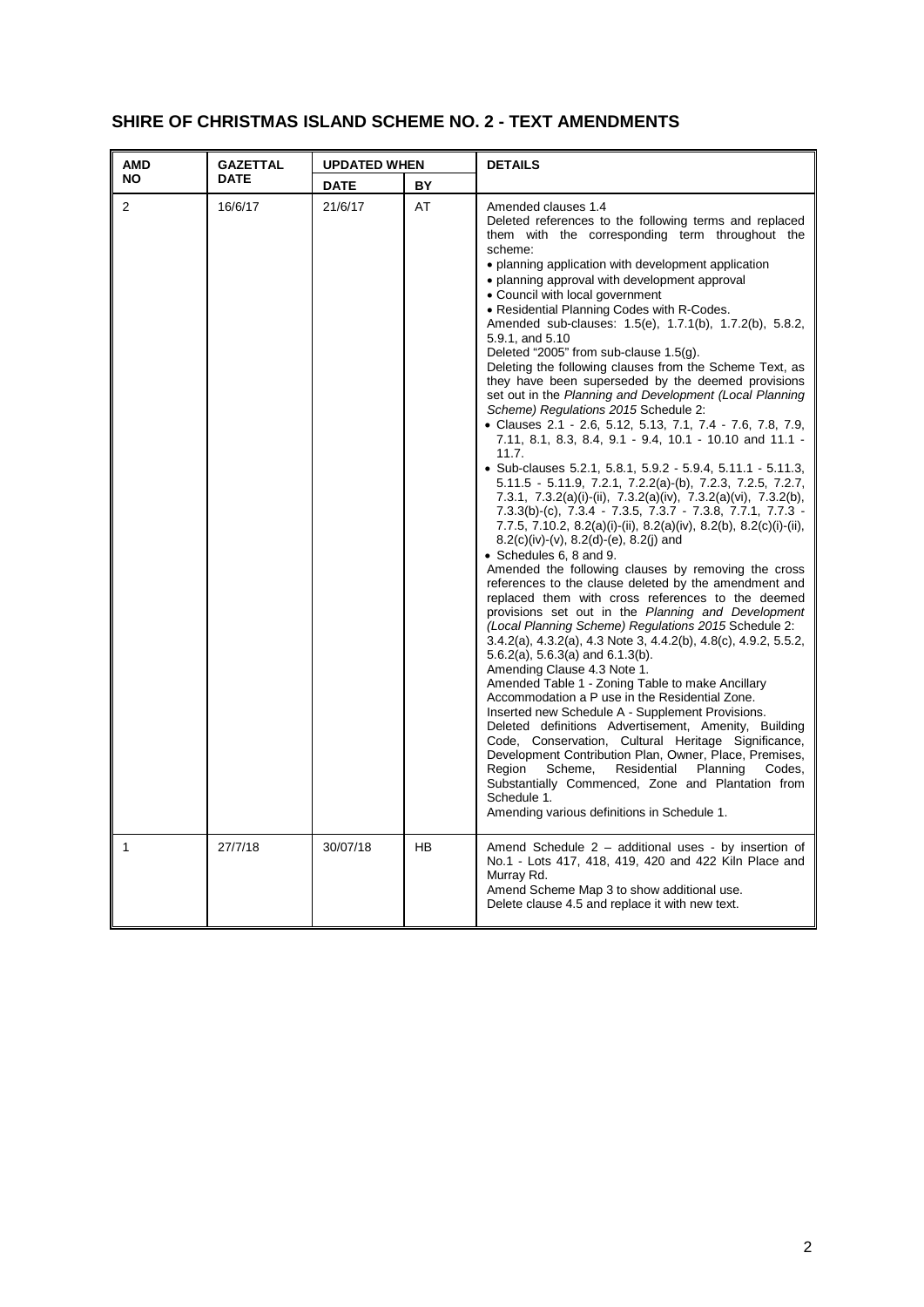## TABLE OF CONTENTS

| 1.1  |  |
|------|--|
| 1.2  |  |
| 1.3  |  |
| 1.4  |  |
| 1.5  |  |
| 1.6  |  |
| 1.7  |  |
| 1.8  |  |
| 1.9  |  |
|      |  |
| 3.1  |  |
| 3.2  |  |
| 3.3  |  |
| 3.4  |  |
|      |  |
|      |  |
| 4.1  |  |
| 4.2  |  |
| 4.3  |  |
| 4.4  |  |
| 4.5  |  |
| 4.6  |  |
| 4.7  |  |
| 4.8  |  |
| 4.9  |  |
| 4.10 |  |
| 4.11 |  |
| 4.12 |  |
|      |  |
| 5.1  |  |
| 5.2  |  |
| 5.3  |  |
| 5.4  |  |
| 5.5  |  |
| 5.6  |  |
| 5.8  |  |
| 5.9  |  |
| 5.10 |  |
|      |  |
|      |  |
| 6.1. |  |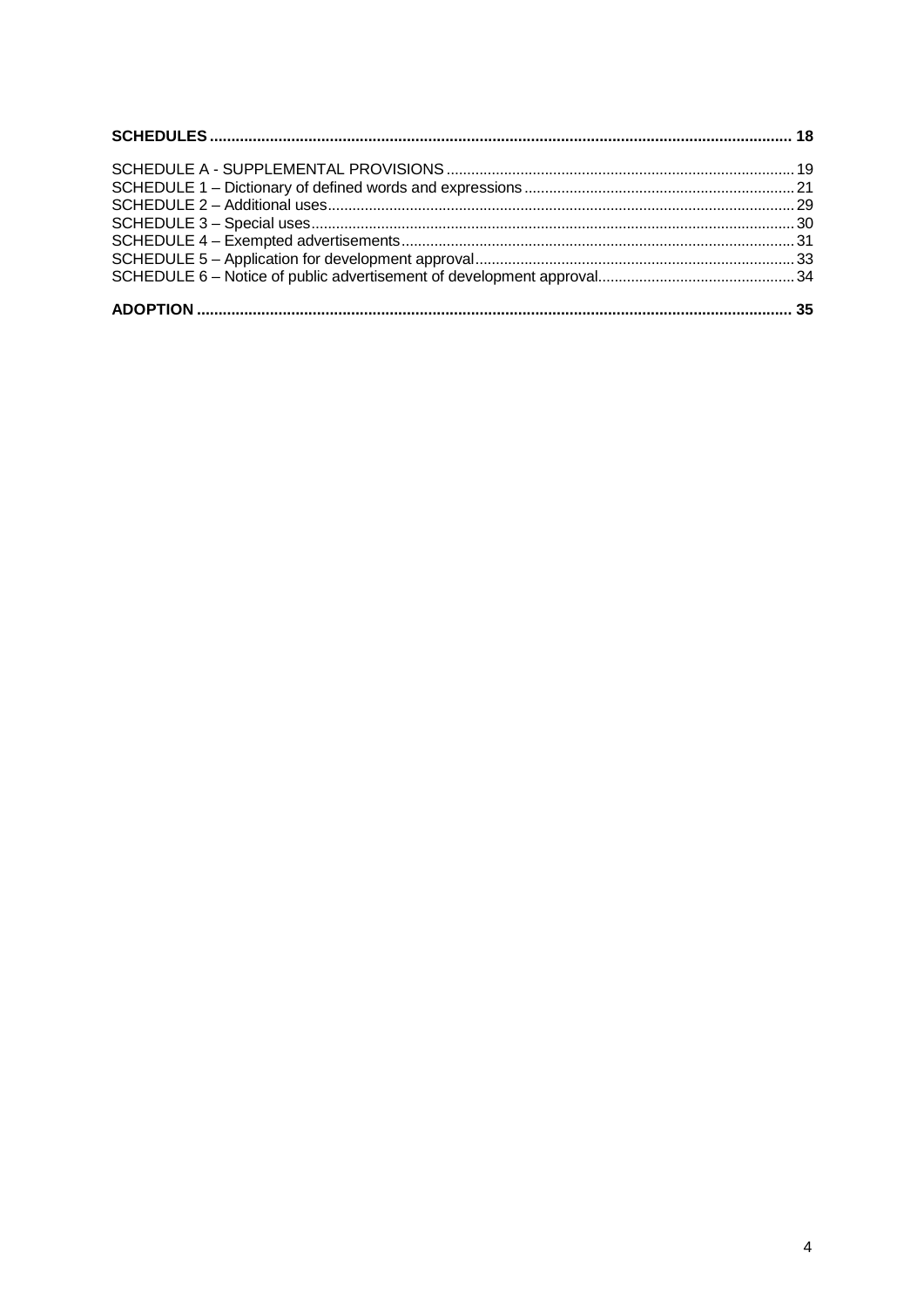## <span id="page-4-0"></span>**PART 1 - PRELIMINARY**

#### <span id="page-4-1"></span>**1.1 CITATION**

- 1.1.1 The Shire of Christmas Island Scheme No. 2 (the Scheme) comes into operation on its Gazettal date.
- 1.1.2 The following Scheme is revoked –

Name of Scheme (Name of Scheme Cazettal Date of Scheme No. 1)<br>Town Planning Scheme No. 1 (Name of A<sup>th</sup> July 2002) Town Planning Scheme No. 1

#### <span id="page-4-2"></span>**1.2 RESPONSIBLE AUTHORITY**

The Shire of Christmas Island is the responsible authority for implementing the Scheme.

#### <span id="page-4-3"></span>**1.3 SCHEME AREA**

The Scheme applies to the Scheme area which covers (all or that part) of the local government district of the Shire as shown on the Scheme map.

#### <span id="page-4-4"></span>**1.4 CONTENTS OF SCHEME**

The Scheme comprises – *AMD 2 GG 16/6/17*

- (a) the Scheme Text
- (b) the deemed provisions set out in Schedule 2 of the *Planning and Development (Local Planning Schemes) Regulations 2015 (WA) (CI)* (deemed provisions)
- (c) the supplemental provisions contained in Schedule A (supplemental provisions); and
- (d) the Scheme Maps (Sheets 1-3)

The Scheme is to be read in conjunction with the Local Planning Strategy.

#### <span id="page-4-5"></span>**1.5 PURPOSES OF THE SCHEME**

The purposes of the Scheme are to –

- (a) set out the local government's planning aims and intentions for the Scheme area;
- (b) set aside land as reserves for public purposes;
- (c) zone land within the Scheme area for the purposes defined in the Scheme;
- (d) control and guide land use and development;
- (e) set out procedures for assessment and determination of applications for development approval;
- (f) make provision for the administration and enforcement of the Scheme; and
- (g) address other matters set out in the Schedule 7 to the Planning and Development Act.

#### <span id="page-4-6"></span>**1.6 THE AIMS OF THE SCHEME**

The aims of the Scheme are —

(a) to appropriately plan for the Island's diverse cultural, topographic and climatic characteristics;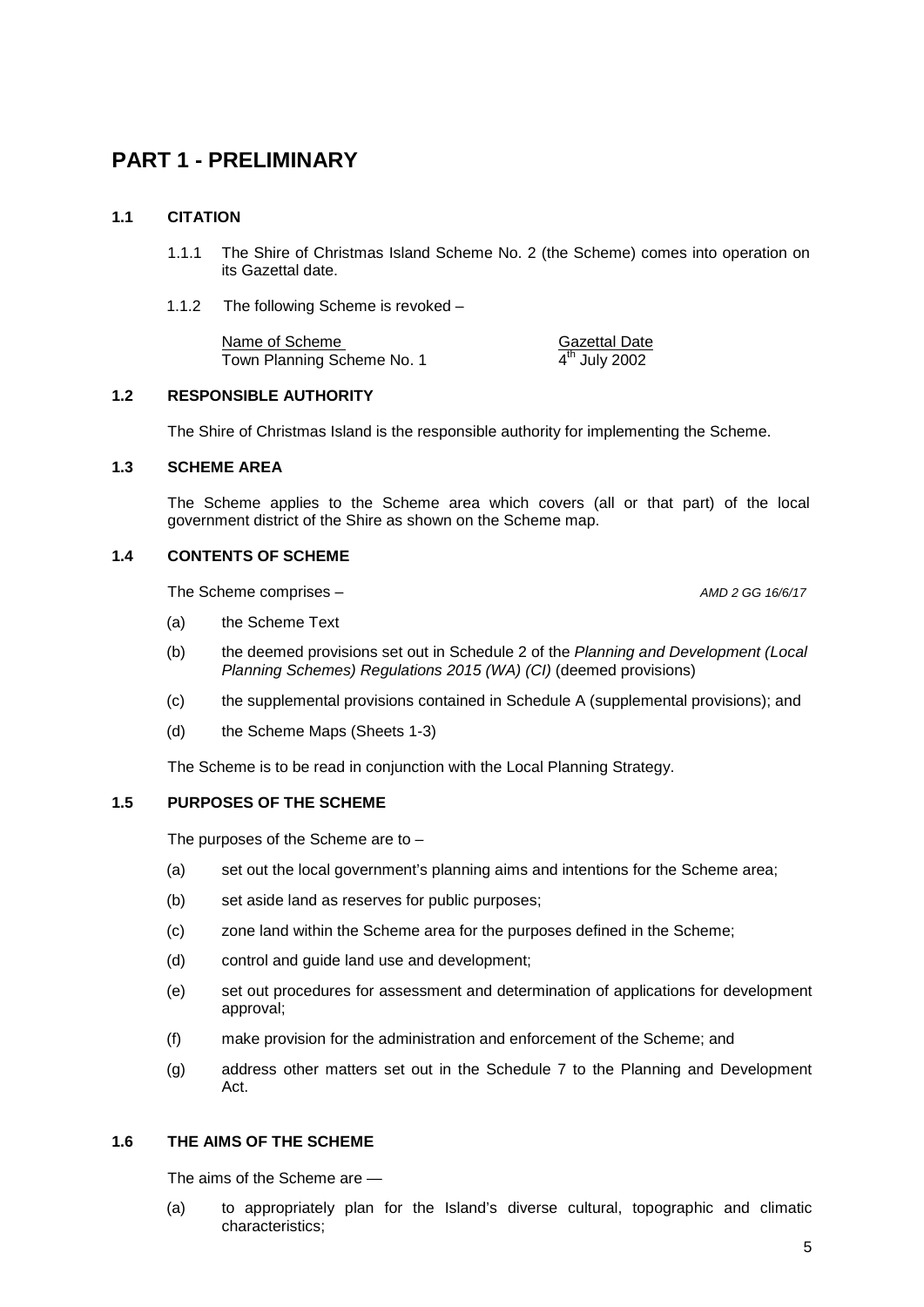- (b) to provide for future urban expansion in appropriate areas;
- (c) to enhance and diversify the Island's economic base through the provision of land for a range of economic activities;
- (d) to recognise and enhance the Island's unique heritage, both built and cultural;
- (e) to provide appropriate controls to protect development from the effects of extreme weather events; and
- (f) to preserve the Island's unique natural attributes and environmental values.

#### <span id="page-5-0"></span>**1.7 DEFINITIONS**

- 1.7.1 Unless the context otherwise requires, words and expressions used in the Scheme have the same meaning as they have -
	- (a) in the Planning and Development Act; or
	- (b) if they are not defined in that Act *AMD 2 GG 16/6/17*
		- (i) In the Dictionary of defined words and expressions in Schedule 1; or
		- (ii) In the R-Codes; or
		- (iii) In Part 1 of the deemed provisions.
- 1.7.2 If there is a conflict between the meaning of a word or expression in the Dictionary of defined words and expressions in Schedule 1 and the meaning of that work or expression in the R-Codes –
	- (a) in the case of a residential development, the definition in the R-Codes prevails; and
	- (b) in any other case the definition Schedule 1 prevails. *AMD 2 GG 16/6/17*
- 1.7.3 Notes, and instructions printed in italics, are not part of the Scheme.

#### <span id="page-5-1"></span>**1.8 RELATIONSHIP WITH LOCAL LAWS**

Where a provision of the Scheme is inconsistent with a local law, the provision of the Scheme prevails.

#### <span id="page-5-2"></span>**1.9 RELATIONSHIP WITH OTHER SCHEMES**

There are no other Schemes of the Shire of Christmas Island which apply to the Scheme area.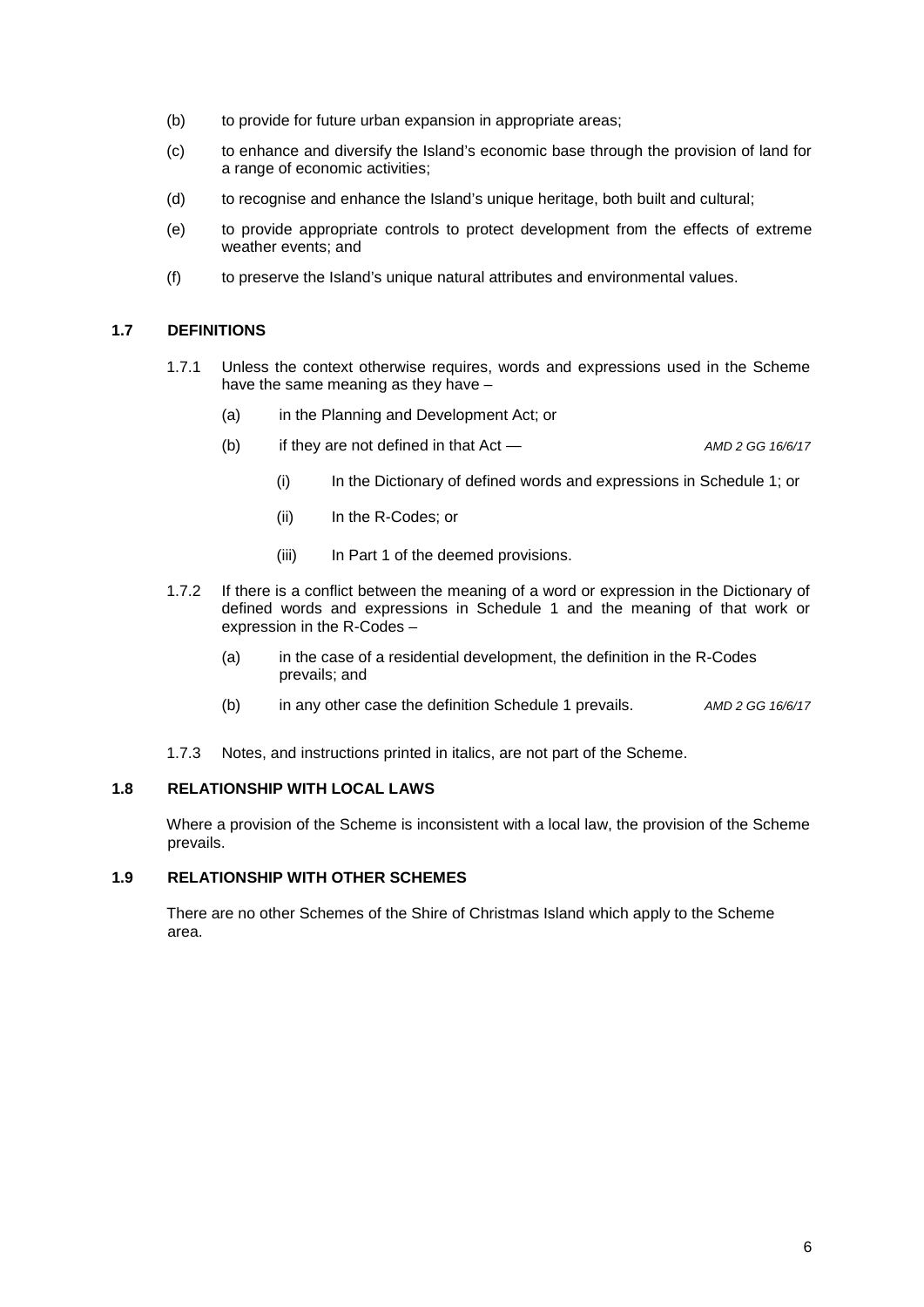## <span id="page-6-0"></span>**PART 2 - RESERVES**

#### <span id="page-6-1"></span>**3.1 RESERVES**

Certain lands within the Scheme area are classified as Local Reserves.

#### <span id="page-6-2"></span>**3.2 REGIONAL RESERVES**

There are no regional reserves in the Scheme area.

#### <span id="page-6-3"></span>**3.3 LOCAL RESERVES**

'Local Reserves' are delineated and depicted on the Scheme Map according to the legend on the Scheme Map. Lands reserved under the Scheme include:

- (a) Crown Reserve;
- (b) National Park;
- (c) Public Purposes; and
- (d) Public Open Space.

#### <span id="page-6-4"></span>**3.4 USE AND DEVELOPMENT OF LOCAL RESERVES**

- 3.4.1 A person must not
	- (a) use a Local Reserve; or
	- (b) commence or carry out development on a Local Reserve,

without first having obtained development approval of the local government.

- 3.4.2 In determining an application for development approval the local government is to have due regard to —
	- (a) Part 9 of the deemed provisions; and *AMD 2 GG 16/6/17*

- (b) the ultimate purpose intended for the Reserve.
- 3.4.3 In the case of land reserved for the purposes of a public authority, the local government is to consult with that authority before determining an application for development approval.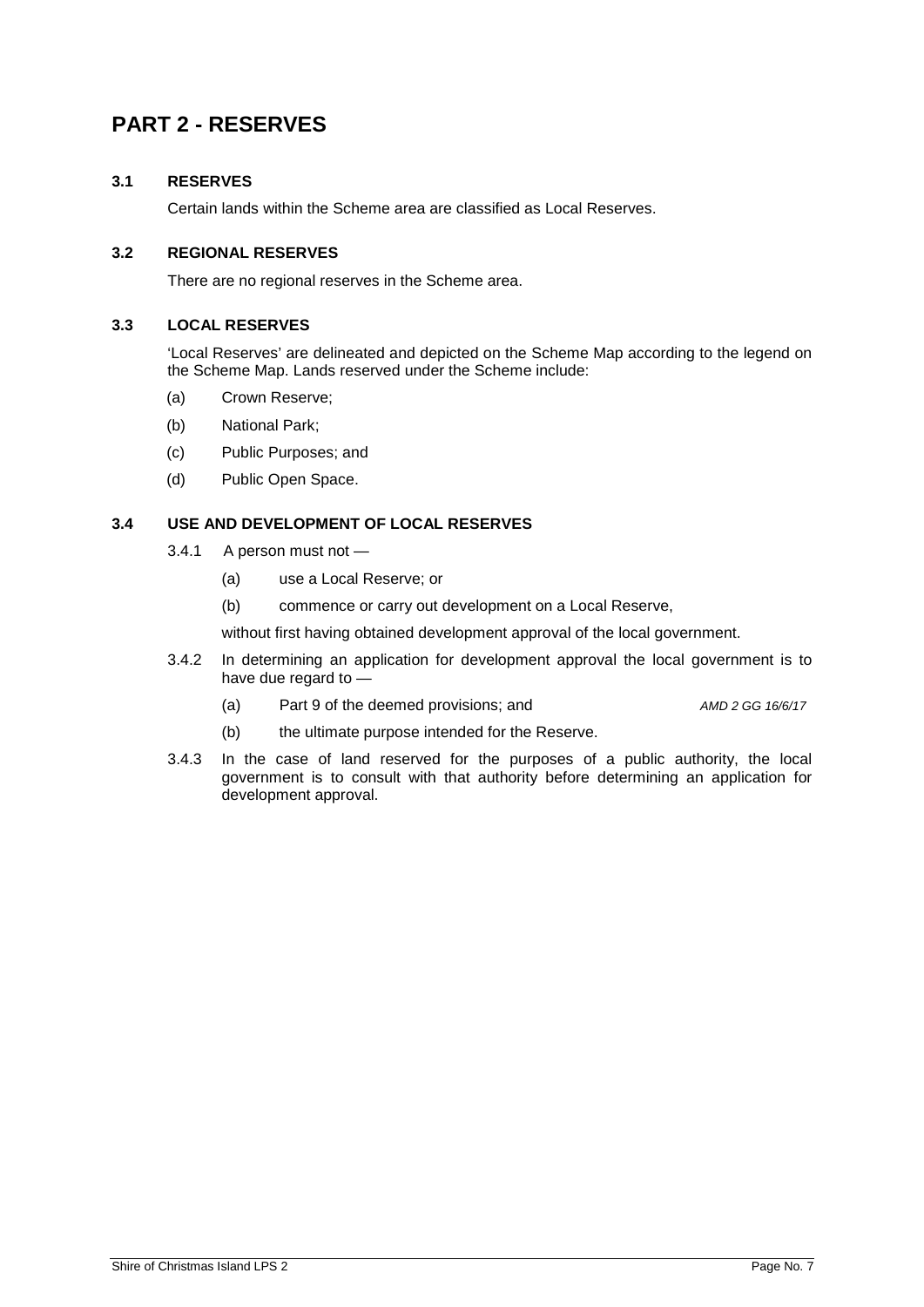## <span id="page-7-0"></span>**PART 4 – ZONES AND THE USE OF LAND**

#### <span id="page-7-1"></span>**4.1 ZONES**

- 4.1.1 The Scheme area is classified into the zones shown on the Scheme Map.
- 4.1.2 The zones are delineated and depicted on the Scheme Map according to the legend on the Scheme Map.

#### <span id="page-7-2"></span>**4.2 OBJECTIVES OF THE ZONES**

The objectives of the zones are —

4.2.1 Residential

To provide for a range of housing densities and dwelling types to meet the diverse needs and climatic conditions associated with Christmas Island.

#### 4.2.2 Commercial Zone

To provide for a range of commercial, retail, entertainment and community functions that will serve as a focal centre for the surrounding area.

#### 4.2.3 Industrial Zone

To provide for a range of industrial uses, the storage and distribution of goods, and sustainable management of material and waste which, by the nature of their operations, should be separated from sensitive land uses.

#### 4.2.4 Tourism Zone

To provide for quality tourism accommodation and associated facilities in suitable areas that compliment surrounding land uses and that are designed in such a way as to take advantage of the natural attributes of the site.

#### 4.2.5 Mixed Use Zone

To provide for a range of compatible residential, commercial and tourism development within a specific area to compliment the overall development of the precinct.

4.2.6 Rural Zone

To facilitate the development of productive land through agriculture, horticulture, aquaculture or other similar activities for the benefit of the Christmas Island economy.

4.2.7 Urban Development Zone

To provide for the orderly planning of appropriate areas of land for residential and other associated urban land uses through the preparation of a detailed Structure Plan which responds to the constraints and opportunities of the area to provide for the sustainable development of new communities.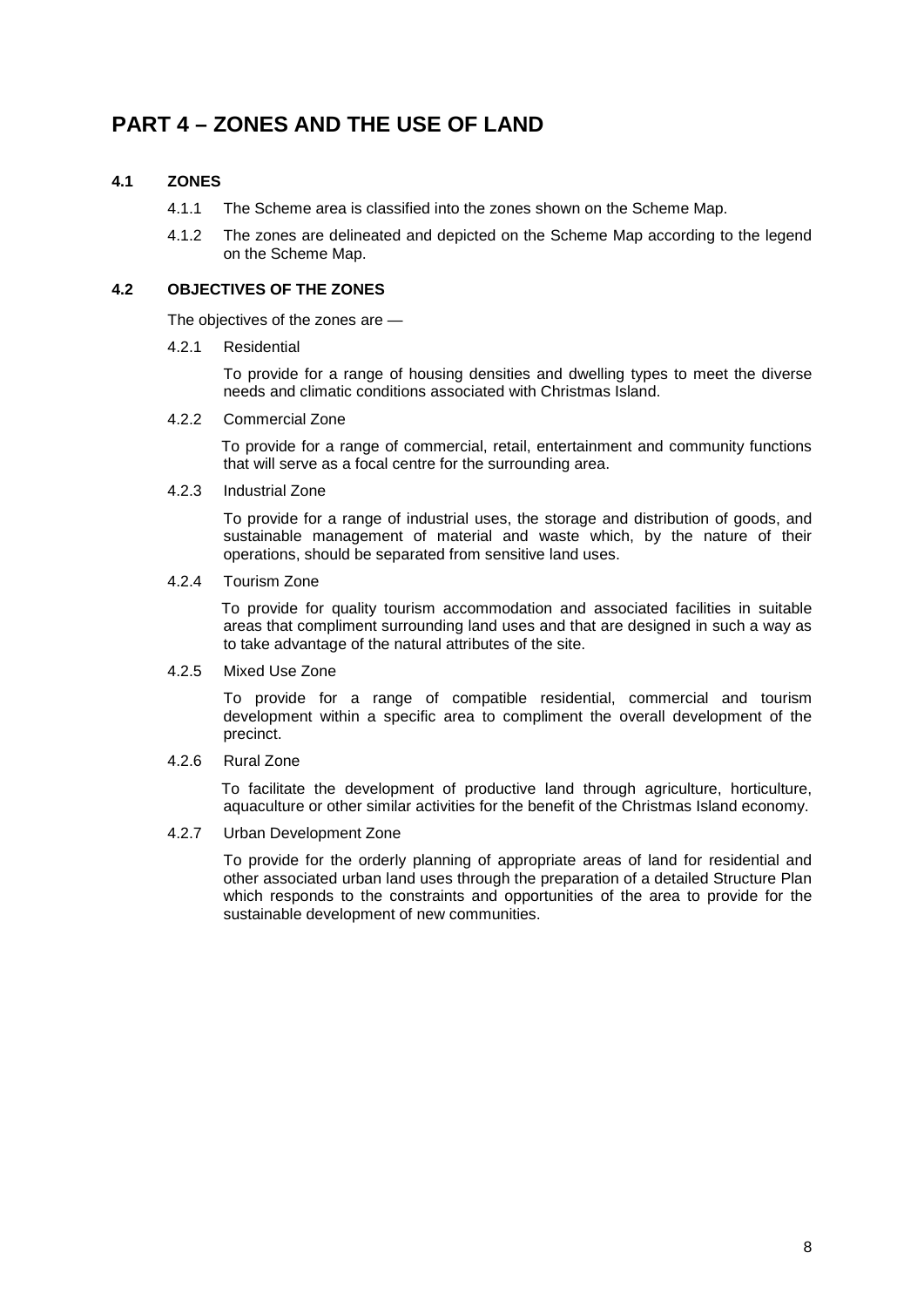#### <span id="page-8-0"></span>**4.3 ZONING TABLE**

- 4.3.1 The Zoning Table indicates, subject to the provisions of the Scheme, the uses permitted in the Scheme area in the various zones. The permissibility of any uses is determined by cross reference between the list of use classes on the left hand side of the Zoning Table and the list of zones at the top of the Zoning Table.
- 4.3.2 The symbols used in the cross reference in the Zoning Table have the following meanings —
	- 'P' means that the use is permitted by the Scheme providing the use complies with the relevant development standards and the requirements of the Scheme;
	- 'D' means that the use is not permitted unless the local government has exercised its discretion by granting development approval;
	- 'A' means that the use is not permitted unless the local government has exercised its discretion by granting development approval after giving special notice in accordance with clause 64 of the deemed provisions; *AMD 2 GG 16/6/17*

- 'X' means a use that is not permitted by the Scheme.
- 4.3.3 A change in the use of land from one use to another is permitted if
	- (a) the local government has exercised its discretion by granting development approval;
	- (b) the change is to a use which is designated with the symbol 'P' in the cross reference to that zone in the Zoning Table and the proposed use complies with all the relevant development standards and any requirements of the Scheme;
	- (c) the change is an extension of a use within the boundary of the lot which does not change the predominant use of the lot; or
	- (d) the change is to an incidental use that does not change the predominant use of the land.
	- *Note: 1. The development approval of the local government may be required to carry out*  works on land in addition to any approval granted for the use of the land. In normal *circumstances one application is made for both the carrying out of works on, and the use of, land. For development on land that does not require development approval*  see clause 61 of the deemed provisions.
		- *2. The local government will not refuse a 'P' use because of the unsuitability of the use*  for the zone but may impose conditions on the use of the land to comply with any *relevant development standards or requirements of the Scheme, and may refuse or impose conditions on any development of the land.*
		- *3. In considering a 'D' or 'A' use, the local government will have regard to the matters set out in Part 9 of the deemed provisions. AMD 2 GG 16/6/17*
		- *4. The local government must refuse to approve any 'X' use of land. Approval to an 'X' use of land may only proceed by way of an amendment to the Scheme.*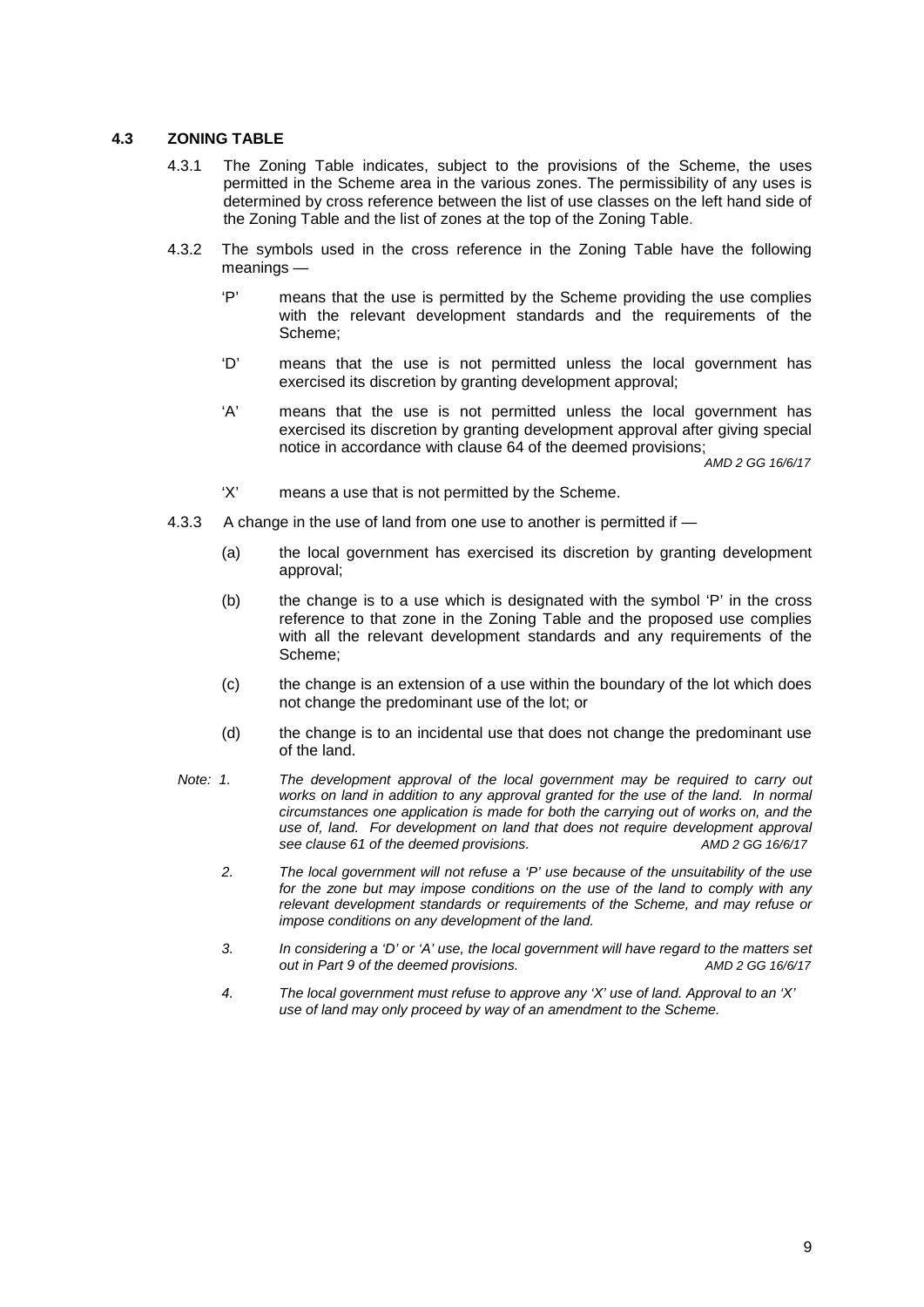#### **TABLE 1 – ZONING TABLE**

<span id="page-9-0"></span>

|                |                                                | <b>Zones</b>            |                         |                         |                         |                         |                         |                          |
|----------------|------------------------------------------------|-------------------------|-------------------------|-------------------------|-------------------------|-------------------------|-------------------------|--------------------------|
|                | <b>USE CLASSES</b>                             | Residential             | Commercial              | <b>Industrial</b>       | Tourism                 | <b>Mixed Use</b>        | Rural                   | Developmen<br>t<br>Urban |
| $\mathbf{1}$   | Ancillary Accommodation<br>AMD 2 GG 16/6/17    | $\overline{P}$          | $\overline{\mathsf{x}}$ | $\overline{\mathsf{x}}$ | D                       | D                       | P                       |                          |
| 2              | Aged & Dependent Persons<br>Dwelling           | D                       | X                       | X                       | Х                       | A                       | X                       |                          |
| 3              | Agriculture - Intensive                        | Χ                       | Χ                       | Χ                       | Χ                       | Χ                       | Α                       |                          |
| $\overline{4}$ | <b>Amusement Parlour</b>                       | $\overline{\mathsf{x}}$ | $\overline{P}$          | $\overline{\mathsf{x}}$ | $\overline{\mathsf{D}}$ | $\overline{P}$          | $\overline{X}$          |                          |
| 5              | Animal Husbandry - Intensive                   | $\overline{\mathsf{x}}$ | $\overline{\mathsf{x}}$ | $\overline{\mathsf{x}}$ | $\overline{\mathsf{x}}$ | $\overline{\mathsf{x}}$ | A                       |                          |
| 6              | Caretaker's Dwelling                           | $\overline{P}$          | D                       | A                       | D                       | D                       | D                       |                          |
| 7              | Car Park                                       | D                       | D                       | D                       | D                       | D                       | Α                       |                          |
| 8              | Civic Use                                      | A                       | $\overline{D}$          | $\overline{X}$          | $\overline{\mathsf{x}}$ | A                       | $\overline{\mathsf{x}}$ |                          |
| 9              | Club, Reception Centre                         | $\overline{\mathsf{x}}$ | P                       | $\overline{\mathsf{x}}$ | $\overline{P}$          | D                       | $\overline{\mathsf{x}}$ |                          |
| 10             | <b>Community Purpose</b>                       | A                       | D                       | $\overline{\mathsf{x}}$ | D                       | D                       | D                       |                          |
| 11             | <b>Consulting Room</b>                         | Α                       | $\overline{P}$          | $\overline{\mathsf{x}}$ | Χ                       | D                       | Χ                       |                          |
| 12             | Dry Cleaning Premises                          | Χ                       | D                       | D                       | D                       | D                       | X                       |                          |
| 13             | Eco Tourism                                    | $\overline{\mathsf{x}}$ | A                       | X                       | D                       | A                       | A                       |                          |
| 14             | <b>Educational Establishment</b>               | $\overline{A}$          | A                       | $\overline{\mathsf{x}}$ | $\overline{\mathsf{x}}$ | $\overline{\mathsf{x}}$ | $\overline{\mathsf{x}}$ |                          |
| 15             | <b>Exhibition Centre</b>                       | $\overline{\mathsf{x}}$ | D                       | $\overline{\mathsf{x}}$ | D                       | A                       | $\overline{X}$          |                          |
| 16             | Fast Food Outlet                               | X                       | P                       | X                       | D                       | D                       | Χ                       |                          |
| 17             | Fish Shop                                      | Χ                       | P                       | $\overline{\mathsf{x}}$ | Α                       | D                       | Χ                       |                          |
| 18             | <b>Fuel Depot</b>                              | $\overline{\mathsf{x}}$ | $\overline{\mathsf{x}}$ | $\overline{P}$          | $\overline{\mathsf{x}}$ | $\overline{X}$          | $\overline{\mathsf{X}}$ |                          |
| 19             | Home Business, Home Occupation,<br>Home Office | D                       | X                       | X                       | X                       | X                       | X                       |                          |
| 20             | Hotel, Motel, Tavern                           | Χ                       | P                       | Χ                       | P                       | P                       | Χ                       |                          |
| 21             | <b>Industry Cottage</b>                        | D                       | $\overline{P}$          | $\overline{P}$          | $\overline{\mathsf{x}}$ | Χ                       | Α                       |                          |
| 22             | <b>Industry Extractive</b>                     | $\overline{\mathsf{x}}$ | $\overline{\mathsf{x}}$ | D                       | $\overline{\mathsf{x}}$ | $\overline{X}$          | A                       | Refer to Clause 5.8      |
| 23             | <b>Industry General</b>                        | $\overline{\mathsf{x}}$ | $\overline{\mathsf{x}}$ | $\overline{D}$          | $\overline{\mathsf{x}}$ | $\overline{\mathsf{x}}$ | $\overline{\mathsf{x}}$ |                          |
| 24             | Industry Hazardous                             | $\overline{\mathsf{x}}$ | $\overline{\mathsf{x}}$ | A                       | $\overline{\mathsf{x}}$ | $\overline{\mathsf{x}}$ | $\overline{\mathsf{x}}$ |                          |
| 25             | <b>Industry Light</b>                          | X                       | X                       | P                       | X                       | $\sf X$                 | X                       |                          |
| 26             | <b>Industry Mining</b>                         | Χ                       | X                       | X                       | $\overline{\mathsf{x}}$ | Χ                       | Α                       |                          |
| 27             | <b>Industry Noxious</b>                        | $\overline{\mathsf{x}}$ | X                       | D                       | $\overline{\mathsf{x}}$ | $\overline{X}$          | $\overline{\mathsf{x}}$ |                          |
| 28             | <b>Industry Service</b>                        | X                       | D                       | P                       | $\overline{\mathsf{x}}$ | Χ                       | A                       |                          |
| 29             | <b>Medical Centre</b>                          | $\overline{\mathsf{x}}$ | D                       | $\overline{\mathsf{x}}$ | A                       | D                       | $\overline{X}$          |                          |
| 30             | Motor Vehicle, Boat or Caravan<br>Sales        | X                       | P                       | D                       | Х                       | X                       | X                       |                          |
| 31             | Motor Vehicle Repair                           | х                       | <u>A</u>                | ٢                       | <u>X</u>                | X                       | X                       |                          |
| 32             | Office                                         | $\overline{\mathsf{x}}$ | $\overline{\mathsf{P}}$ | $\overline{D}$          | $\overline{\mathsf{x}}$ | D                       | $\overline{\mathsf{x}}$ |                          |
| 33             | Private Recreation                             | $\overline{\mathsf{x}}$ | $\overline{P}$          | D                       | D                       | D                       | $\overline{\mathsf{x}}$ |                          |
| 34             | Place of Worship                               | $\overline{D}$          | $\overline{D}$          | $\overline{X}$          | A                       | $\overline{D}$          | A                       |                          |
| 35             | <b>Public Utility</b>                          | D                       | D                       | D                       | D                       | D                       | D                       |                          |
| 36             | <b>Residential Building</b>                    | D                       | D                       | Χ                       | D                       | D                       | X                       |                          |
| 37             | Residential                                    |                         |                         |                         |                         |                         |                         |                          |
|                | Single House                                   | P                       | X                       | X                       | X                       | X                       | D                       |                          |
|                | Multiple Dwelling Grouped                      | D                       | Χ                       | Χ                       | Χ                       | D                       | Α                       |                          |
|                | Dwelling                                       | D                       | Χ                       | X                       | Χ                       | D                       | Α                       |                          |
| 38             | Restaurant                                     | $\overline{\mathsf{x}}$ | $\overline{\mathsf{P}}$ | $\overline{\mathsf{x}}$ | $\overline{\mathsf{P}}$ | $\overline{\mathsf{P}}$ | D                       |                          |
| 39             | <b>Rural Pursuit</b>                           | $\overline{\mathsf{x}}$ | $\overline{X}$          | $\overline{\mathsf{x}}$ | Χ                       | $\overline{X}$          | $\overline{P}$          |                          |
| 40             | Service Station                                | $\overline{\mathsf{x}}$ | $\overline{D}$          | $\overline{P}$          | $\overline{\mathsf{X}}$ | $\overline{\mathsf{X}}$ | $\overline{\mathsf{X}}$ |                          |
| 41             | Shop                                           | $\overline{\mathsf{x}}$ | $\overline{P}$          | A                       | D                       | $\overline{P}$          | D                       |                          |
| 42             | Short Stay Accommodation                       | Α                       | $\overline{X}$          | $\overline{X}$          | Α                       | $\mathsf A$             | $\overline{\mathsf{X}}$ |                          |
| 43             | Showroom                                       | $\overline{\mathsf{x}}$ | D                       | D                       | X                       | $\overline{X}$          | $\overline{X}$          |                          |
| 44             | <b>Trade Display</b>                           | $\overline{\mathsf{x}}$ | $\overline{\mathsf{P}}$ | D                       | $\overline{\mathsf{x}}$ | $\overline{\mathsf{x}}$ | $\overline{\mathsf{X}}$ |                          |
| 45             | <b>Tourism Development</b>                     | $\overline{A}$          | $\overline{\mathsf{x}}$ | $\overline{X}$          | $\mathsf A$             | $\overline{A}$          | $\overline{\mathsf{x}}$ |                          |
| 46             | <b>Tourist Resort</b>                          | $\overline{X}$          | $\overline{X}$          | $\overline{\mathsf{X}}$ | A                       | $\overline{X}$          | X                       |                          |
| 47             | Warehouse                                      | $\overline{\mathsf{x}}$ | $\overline{X}$          | $\overline{P}$          | $\overline{\mathsf{X}}$ | $\overline{X}$          | $\overline{\mathsf{X}}$ |                          |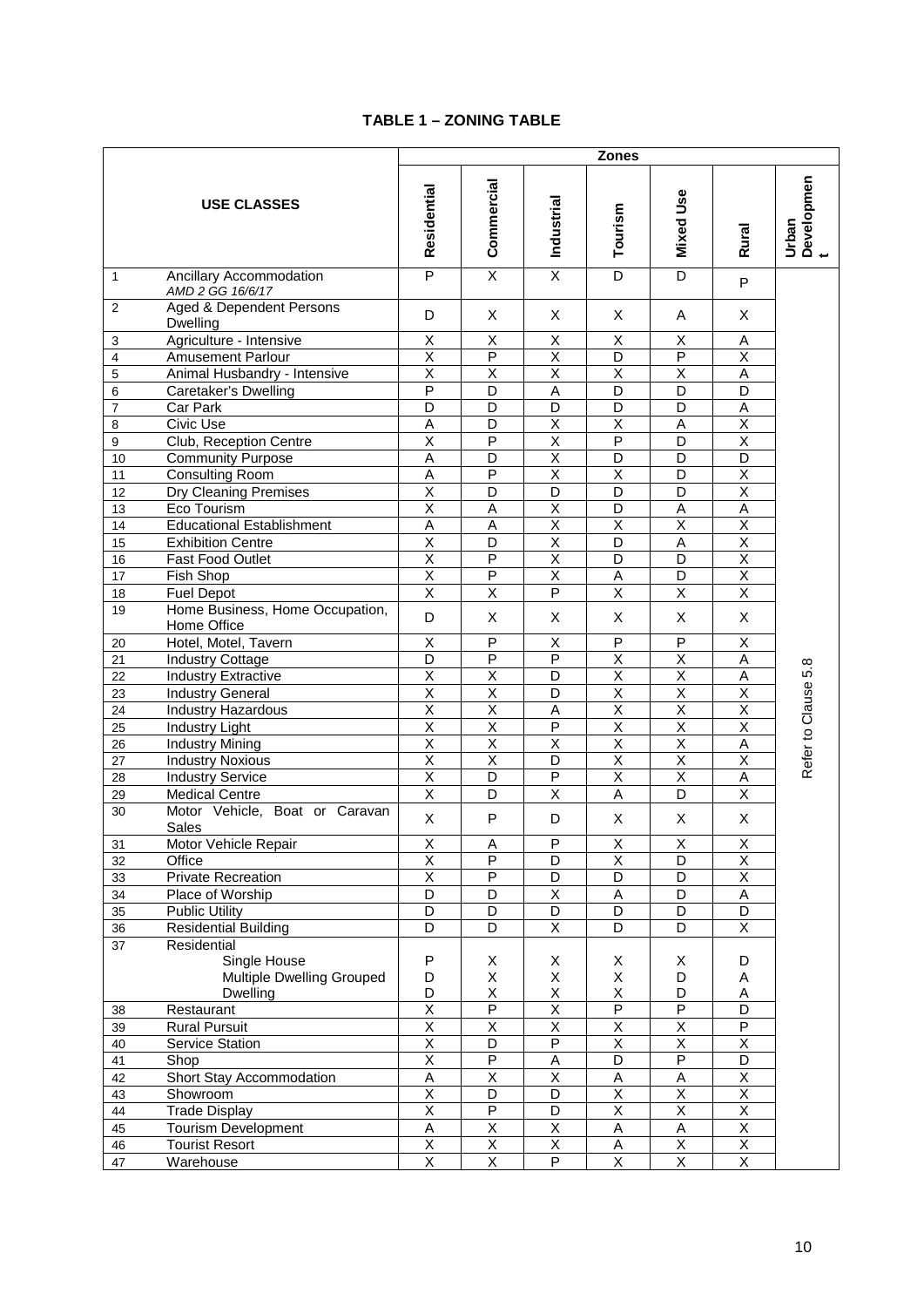#### <span id="page-10-0"></span>**4.4 INTERPRETATION OF THE ZONING TABLE**

- 4.4.1 Where a specific use is mentioned in the Zoning Table, it is deemed to be excluded from the general terms used to describe any other use.
- 4.4.2 If a person proposes to carry out on land any use that is not specifically mentioned in the Zoning Table and cannot reasonably be determined as falling within the type, class or genus of activity of any other use category the local government may —
	- (a) determine that the use is consistent with the objectives of the particular zone and is therefore permitted;
	- (b) determine that the use may be consistent with the objectives of the particular zone and thereafter follow the advertising procedures of clause 64 of the deemed provisions in considering an application for development approval; or *AMD 2 GG 16/6/17*
	- (c) determine that the use is not consistent with the objectives of the particular zone and is therefore not permitted.

#### <span id="page-10-1"></span>**4.5 ADDITIONAL USES**

Despite anything contained in the Zoning Table, the land specified in Schedule 2 may be used for the specific use or uses that are listed in addition to any uses permissible under the Zoning Table in the zone in which the land is situated subject to the conditions set out in Schedule 2 with respect to that land.  $AMD1 GG 27/7/18$ 

*Note: An additional use is a land use that is permitted on a specific portion of land in addition to the uses already permitted or permissible in the zone that applies to the land.*

#### <span id="page-10-2"></span>**4.6 RESTRICTED USES**

There are no restricted uses which apply to the Scheme.

#### <span id="page-10-3"></span>**4.7 SPECIAL USE ZONES**

There are no special use zones which apply to the Scheme.

#### <span id="page-10-4"></span>**4.8 NON-CONFORMING USES**

Except as otherwise provided in the Scheme, no provision of the Scheme is to be taken to prevent —

- (a) the continued use of any land for the purpose for which it was being lawfully used immediately prior to the Gazettal date;
- (b) the carrying out of any development on that land for which, immediately prior to the Gazettal date, an approval or approvals, lawfully required to authorise the development to be carried out, were duly obtained and are current; or
- (c) subject to Part 10 of the deemed provisions, the continued display of advertisements which were lawfully erected, placed or displayed prior to the Gazettal date. *AMD 2 GG 16/6/17*
- *Note: "Land" has the same meaning as in the Planning and Development Act and includes houses, buildings and other works and structures.*

#### <span id="page-10-5"></span>**4.9 EXTENSIONS AND CHANGES TO A NON-CONFORMING USE**

- 4.9.1 A person must not
	- (a) alter or extend a non-conforming use;
	- (b) erect, alter or extend a building used in conjunction with or in furtherance of a non-conforming use; or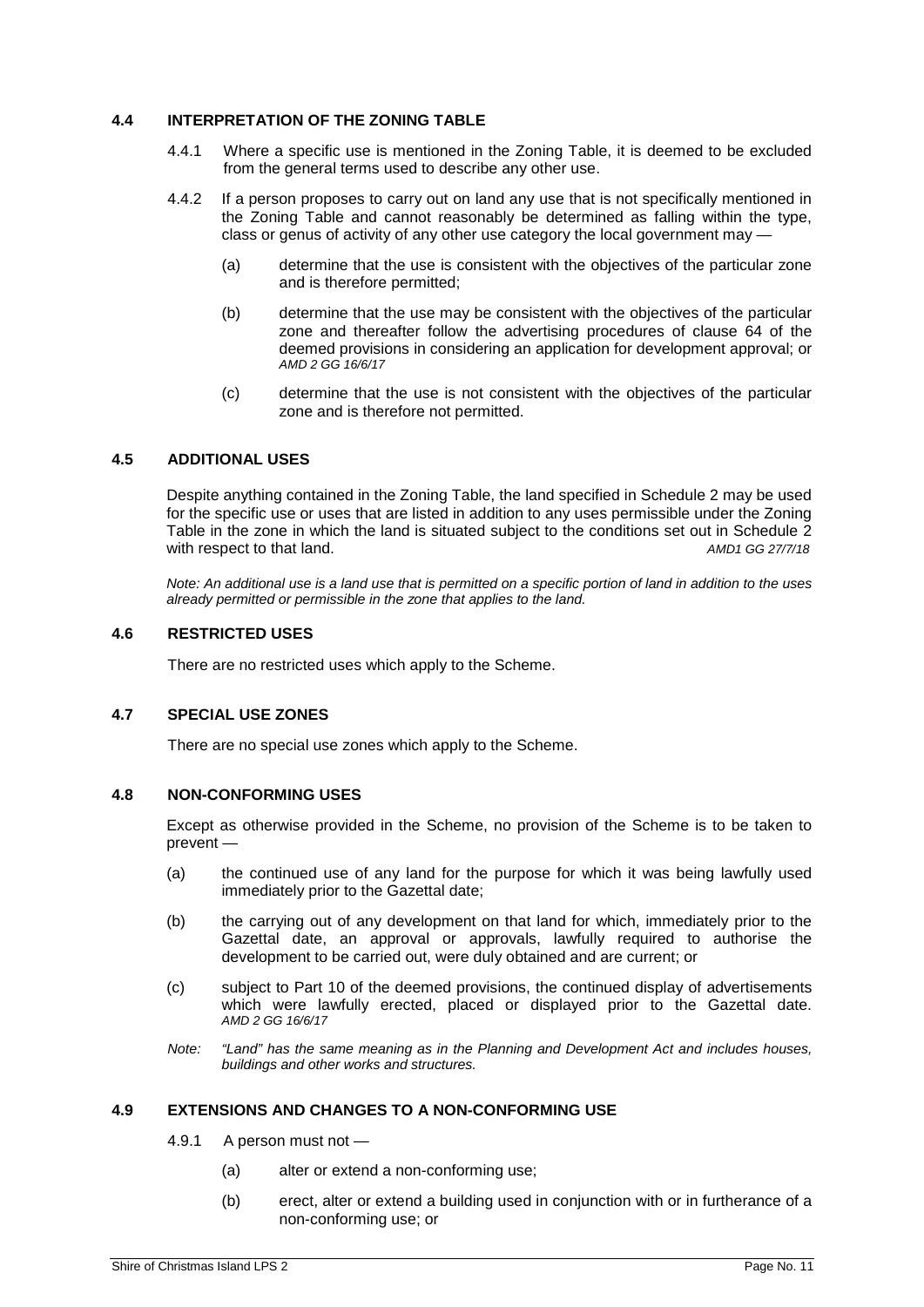(c) change the use of land from a non-conforming use to another non-conforming use,

without first having applied for and obtained development approval under the Scheme.

- 4.9.2 An application for development approval under this clause is to be advertised in accordance with clause 64 of the deemed provisions. *AMD 2 GG 16/6/17*
- 4.9.3 Where an application is for a change of use from an existing non-conforming use to another non-conforming use, the local government is not to grant its development approval unless the proposed use is less detrimental to the amenity of the locality than the existing non-conforming use and is, in the opinion of the local government, closer to the intended purpose of the zone.

#### <span id="page-11-0"></span>**4.10 DISCONTINUANCE OF NON-CONFORMING USE**

Where a non-conforming use of any land has been discontinued for a period of 6 months the land must not be used after that period otherwise than in conformity with the provisions of the Scheme.

#### <span id="page-11-1"></span>**4.11 TERMINATION OF A NON-CONFORMING USE**

The local government may affect the discontinuance of a non-conforming use by the purchase of the land, or by the payment of compensation to the owner or occupier or to both the owner and occupier of that land, and may enter into an agreement with the owner for that purpose.

*Note: Part 11 Division 4 of the Planning and Development Act enables the local government to purchase, or, with the consent of the Governor, compulsorily acquire land for the purpose of a town planning scheme, subject to Part 9 of the Land Administration Act 1997(WA)(CI), that section and the Scheme.*

#### <span id="page-11-2"></span>**4.12 DESTRUCTION OF NON-CONFORMING USE BUILDINGS**

If a building used for a non-conforming use is destroyed to 75% or more of its value, the building is not to be repaired, rebuilt, altered or added to for the purpose of being used for a non-conforming use or in a manner not permitted by the Scheme, except with the development approval of the local government.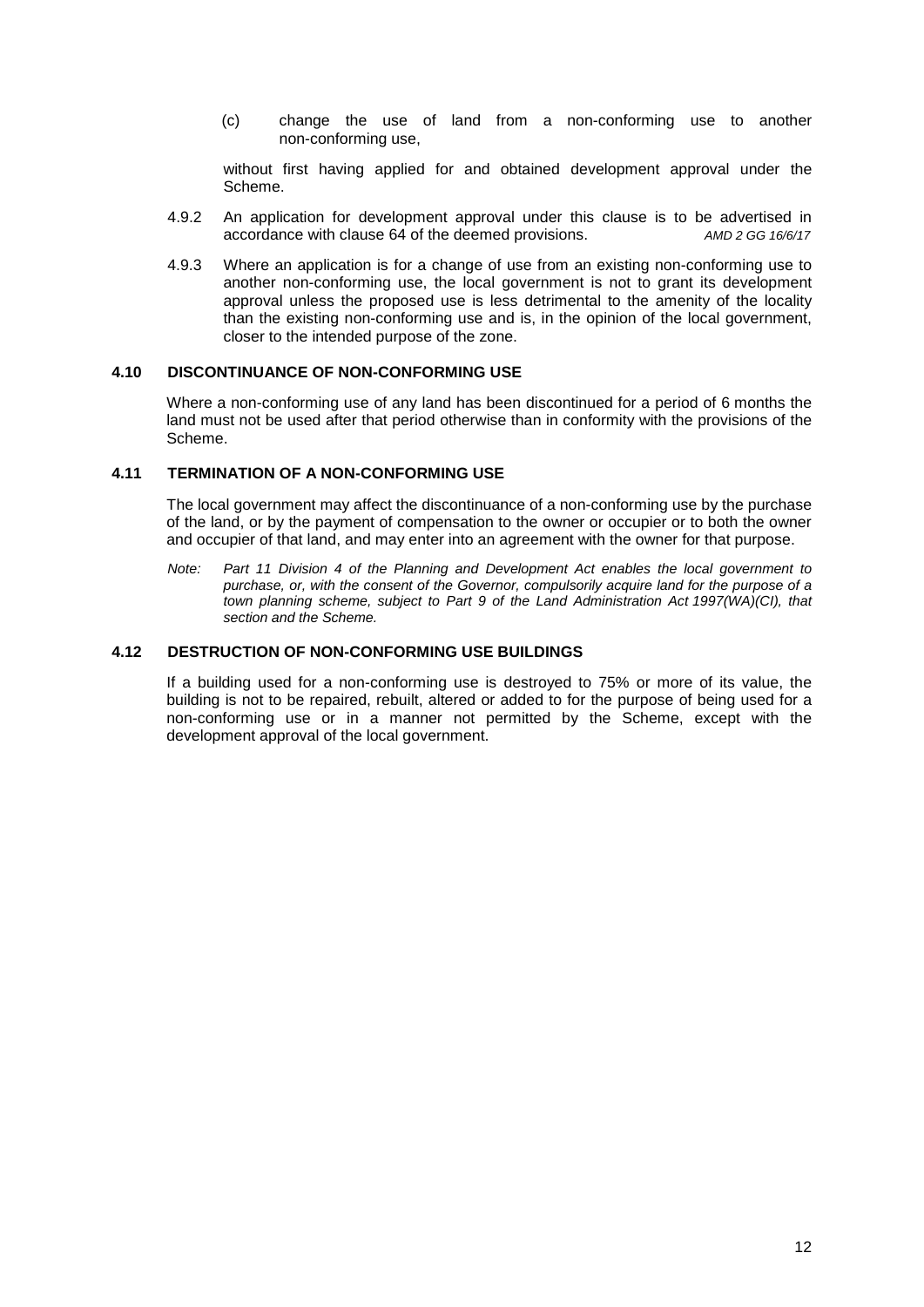## <span id="page-12-0"></span>**PART 5 - GENERAL DEVELOPMENT REQUIREMENTS**

#### <span id="page-12-1"></span>**5.1 COMPLIANCE WITH DEVELOPMENT STANDARDS AND REQUIREMENTS**

Any development of land is to comply with the provisions of the Scheme.

#### <span id="page-12-2"></span>**5.2 R-CODES**

- 5.2.1 A copy of the R-Codes is to be kept and made available for public inspection at the offices of the local government.
- 5.2.2 Unless otherwise provided for in the Scheme, the development of land for any of the residential purposes dealt with by the R-Codes is to conform to the provisions of those Codes.
- 5.2.3 The R-Codes density applicable to land within the Scheme area is to be determined by reference to the R-Codes density number superimposed on the particular areas contained within the borders shown on the Scheme Map or where such an area abuts another area having a Residential Planning Code density, as being contained within the area defined by the centre-line of those borders.

#### <span id="page-12-3"></span>**5.3 SPECIAL APPLICATION OF R-CODES**

There are no exclusions or variations to the R-Codes which apply to the Scheme.

#### <span id="page-12-4"></span>**5.4 SITE AND DEVELOPMENT REQUIREMENTS**

Any development that is permitted under the provisions of Part 2 and Part 3 of this scheme shall conform to the requirements for that use as specified in Table 2.

#### <span id="page-12-5"></span>**5.5 RESTRICTIVE COVENANTS**

- 5.5.1 Subject to clause 5.5.2, a restrictive covenant affecting any land in the Scheme area by which, or the effect of which is that, the number of residential dwellings which may be constructed on the land is limited or restricted to less than that permitted by the Scheme, is hereby extinguished or varied to the extent that it is inconsistent with the provisions of the R-Codes which apply under the Scheme.
- 5.5.2 Where clause 5.5.1 operates to extinguish or vary a restrictive covenant the local government is not to grant development approval to the development of the land which would, but for the operation of clause 5.5.1, have been prohibited unless the application has been dealt with as an 'A' use and has complied with all of the advertising requirements of clause 64 of the deemed provisions. AMD 2 GG 16/6/17 advertising requirements of clause 64 of the deemed provisions.

#### <span id="page-12-6"></span>**5.6 VARIATIONS TO SITE AND DEVELOPMENT STANDARDS AND REQUIREMENTS**

- 5.6.1 Except for development in respect of which the R-Codes apply, if a development is the subject of an application for development approval and does not comply with a standard or requirement prescribed under the Scheme, the local government may, despite the non-compliance, approve the application unconditionally or subject to such conditions as the local government thinks fit.
- 5.6.2 In considering an application for development approval under this clause, where, in the opinion of the local government, the variation is likely to affect any owners or occupiers in the general locality or adjoining the site which is the subject of consideration for the variation, the local government is to -
	- (a) consult the affected parties by following one or more of the provisions for advertising uses under clause 64 of the deemed provisions; and *AMD 2 GG 16/6/17*
	- (b) have regard to any expressed views prior to making its determination to grant the variation.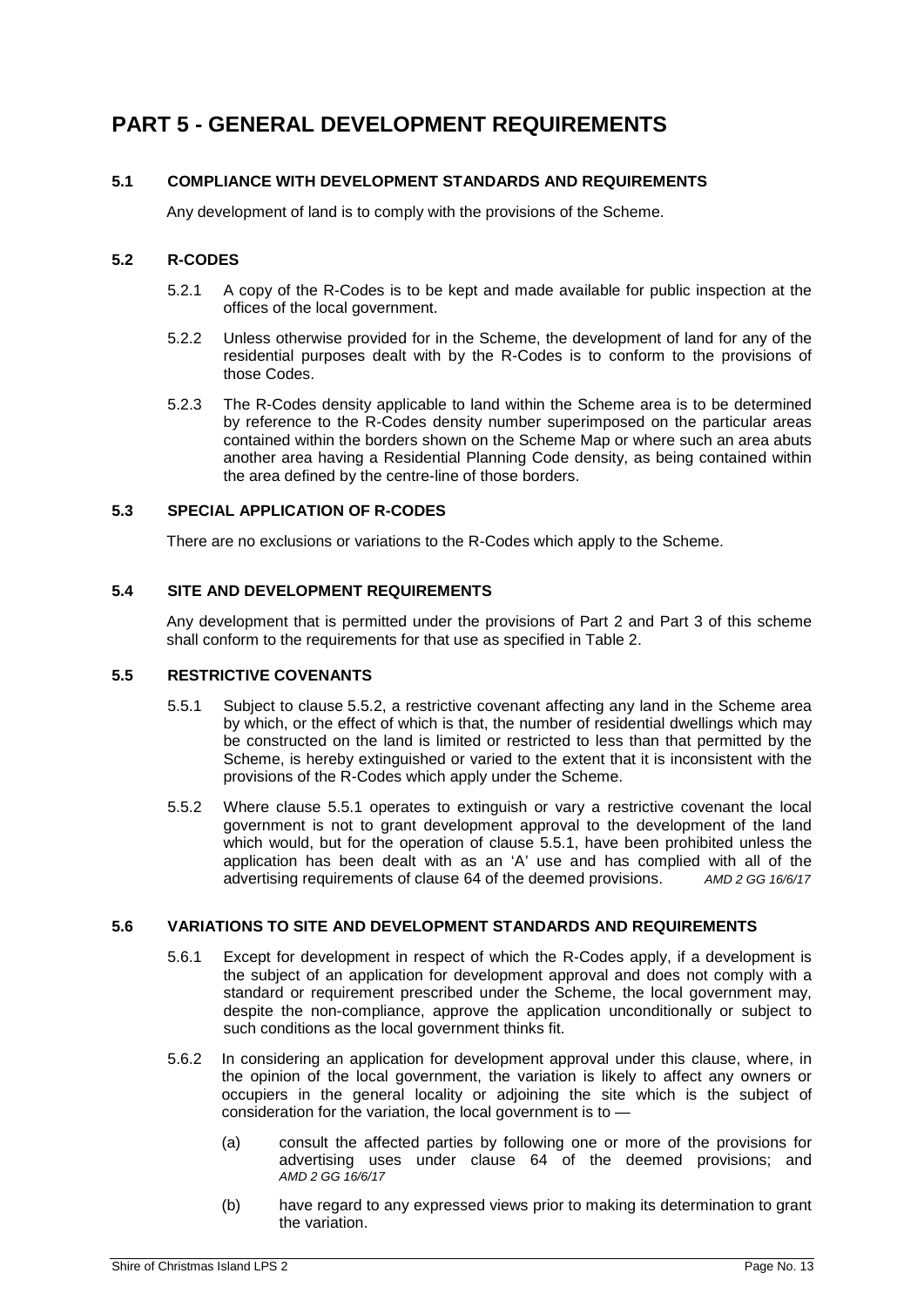- 5.6.3 The power conferred by this clause may only be exercised if the local government is satisfied that —
	- (a) approval of the proposed development would be appropriate having regard to the criteria set out in clause 67 of the deemed provisions; and *AMD 2 GG 16/6/17*
	- (b) the non-compliance will not have an adverse effect upon the occupiers or users of the development, the inhabitants of the locality or the likely future development of the locality.

#### **5.7 ENVIRONMENTAL CONDITIONS**

- 5.7.1 Environmental conditions to which the Scheme is, or amendments to the Scheme are, subject are incorporated into the Scheme by Schedule 9 of the Scheme.
- 5.7.2 Where appropriate, the environmental conditions are indicated on the Scheme Map by the symbol EC to indicate that environmental conditions apply to the land.
- 5.7.3 The local government is to
	- (a) maintain a register of all relevant statements published under sections 48F and 48G of the *Environmental Protection Act 1986 (WA)(CI)*; and
	- (b) make the statements available for public inspection at the offices of the local government.
- *Note: Environmental conditions are those required to be incorporated into a Scheme or an amendment to a Scheme following assessment under the Environmental Protection Act 1986 (WA)(CI).*

#### <span id="page-13-0"></span>**5.8 URBAN DEVELOPMENT ZONE**

5.8.1 In determining the permissibility of uses within the Urban Development Zone, the local government shall have due regard to any relevant and approved structure plan. *AMD 2 GG 16/6/17*

#### <span id="page-13-1"></span>**5.9 TOURISM ZONE**

5.9.1 A structure plan prepared and approved in accordance with Part 4 of the deemed provisions is required before any future subdivision or development is undertaken on land within the Tourism Zone. And the state of the state of the state of the state of the state of the state of the state of the state of the state of the state of the state of the state of the state of the state of the st

#### <span id="page-13-2"></span>**5.10 MIXED USE ZONE**

Residential development in the Mixed Use zone shall be subject to the provisions of the R-Codes, except where varied by a local planning policy prepared under the deemed provisions of this Scheme. *AMD 2 GG 16/6/17*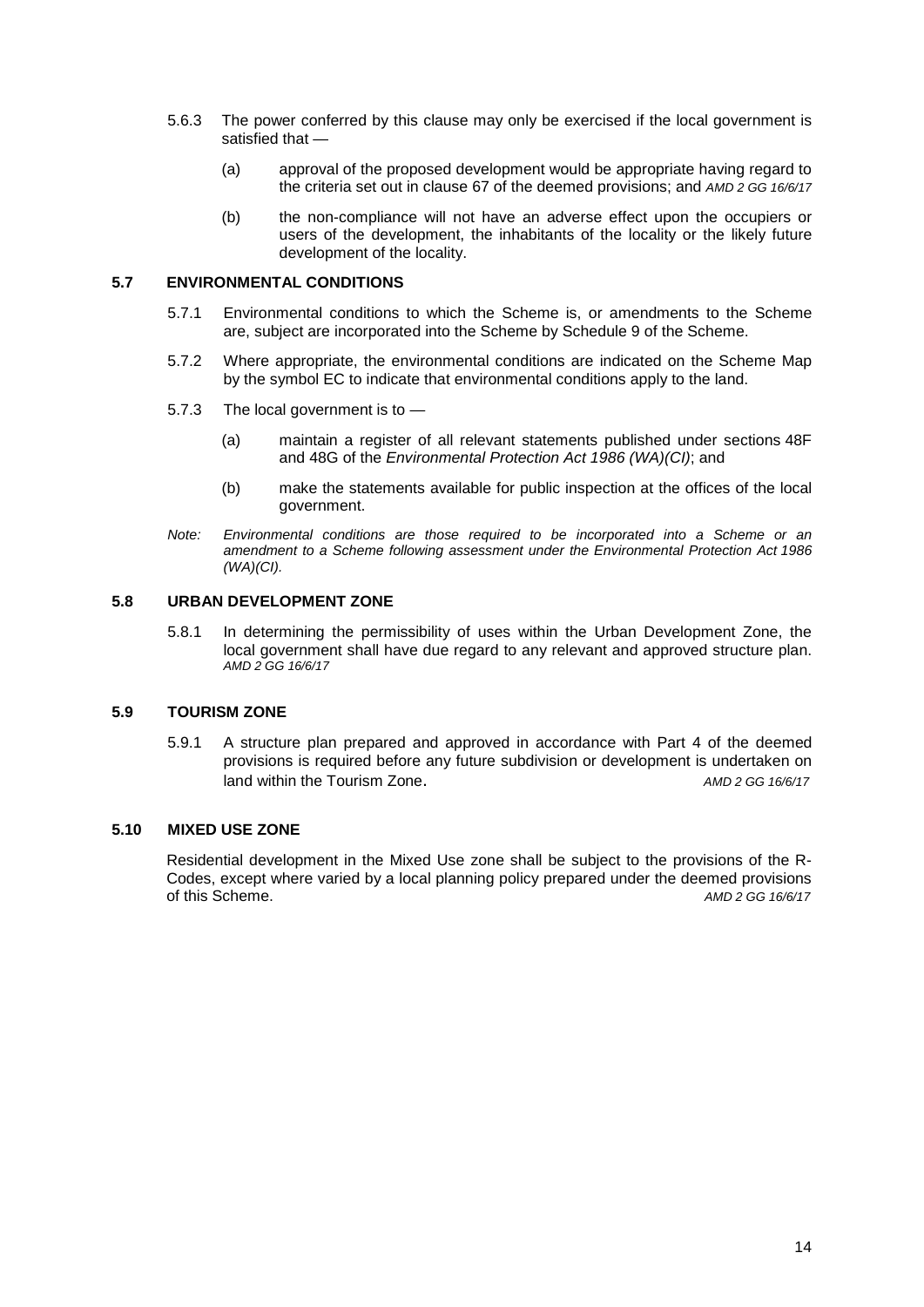#### **TABLE 2 - DEVELOPMENT TABLE**

<span id="page-14-0"></span>

| <b>Controls</b>                | <b>Minimum Boundary</b><br><b>Setback (metres)</b> |         | <b>Maximum</b> | <b>Minimum</b>       | <b>Minimum Number of</b> |                                                                           |
|--------------------------------|----------------------------------------------------|---------|----------------|----------------------|--------------------------|---------------------------------------------------------------------------|
|                                | <b>Front</b>                                       | Rear    | <b>Sides</b>   | <b>Plot</b><br>Ratio | Landscape<br>Area %      | <b>Car Parking Bays</b>                                                   |
| <b>Use</b>                     |                                                    | Average |                |                      |                          |                                                                           |
| Amusement                      | 6                                                  |         | 3              | $\star$              | 30                       | 1 for every 4 persons whom                                                |
| Parlour or Club or             |                                                    |         |                |                      |                          | the building is designed to                                               |
| <b>Private Recreation</b>      |                                                    |         |                |                      |                          | accommodate.                                                              |
| Consulting Room                | 6                                                  | $\star$ | $\overline{3}$ | $\star$              | $\star$                  | 1 for every 30 $m^2$ of floor                                             |
|                                |                                                    |         |                |                      |                          | area, plus for each person<br>employed.                                   |
| <b>Child Care Centre</b>       | $\boldsymbol{9}$                                   | 9       | $\,6$          | $\star$              | 30                       | 1 for every employee.                                                     |
| Educational                    | $\overline{9}$                                     |         | 6              | $\star$              | $\overline{30}$          | 1 per full time employee,                                                 |
| Establishment                  |                                                    |         |                |                      |                          | plus 1 bay for every 30<br>students.                                      |
| Civic Use or                   | $\overline{9}$                                     | $\star$ | $\overline{3}$ | $\star$              | 30                       | 1 for every 4 persons whom                                                |
| <b>Reception Centre</b>        |                                                    |         |                |                      |                          | the building is designed to<br>accommodate.                               |
| Home Business or               | As per                                             | As per  | As per         | $\star$              | As per R-                | As per R-Codes                                                            |
| Home Occupation                | $R -$<br>Codes                                     | R-Codes | $R -$<br>Codes |                      | Codes                    |                                                                           |
| Hospital                       | 9                                                  | 9       | 6              | $\star$              | 30                       | 1 per 4 beds and 1 per                                                    |
|                                |                                                    |         |                |                      |                          | employee                                                                  |
| Residential<br><b>Building</b> | $\overline{4}$                                     | $\star$ | 6              | $\star$              | 20                       | 1 for every 2 rooms.                                                      |
| <b>Hotel or Tavern</b>         | $\overline{4}$                                     | $\star$ | 6              | $\star$              | 20                       | 1 for every 2 rooms plus 1                                                |
|                                |                                                    |         |                |                      |                          | per 4 $m2$ bar and lounge<br>area.                                        |
| Industrial                     | 7.5                                                | 7.5     | $\star$        | $\star$              | $\star$                  | 1 per 2 employees.                                                        |
| Motel                          | $\overline{4}$                                     |         | 6              |                      | 20                       | 1 for every 2 rooms, plus 1<br>space per 25 $m2$ of service<br>area.      |
| Motor Vehicle,                 | 7.5                                                | $\star$ | $\overline{4}$ | $\star$              | 30                       | 1 for every 150 $m2$ of site                                              |
| Boat or Caravan                |                                                    |         |                |                      |                          | area                                                                      |
| <b>Sales</b>                   |                                                    |         |                |                      |                          |                                                                           |
| Office or                      | 6                                                  | $\star$ | 3              | $\star$              | $\star$                  | 1 for every 30 $m2$ of floor                                              |
| <b>Consulting Rooms</b>        |                                                    |         |                |                      |                          | area, plus for each person                                                |
| or Medical Centre              | $\star$                                            | $\star$ | $\star$        | $\star$              | $\star$                  | employed.                                                                 |
| Place of Worship               |                                                    |         |                |                      |                          | 1 for every 4 persons whom<br>the building is designed to<br>accommodate. |
| <b>Restaurant or Fast</b>      | 4                                                  | $\star$ | 3              | $\star$              | $\star$                  | 1 for every 10 $m2$ of floor                                              |
| <b>Food Outlet</b>             |                                                    |         |                |                      |                          | area or 1 for every 4 seats                                               |
|                                |                                                    |         |                |                      |                          | provided, whichever is the<br>greater.                                    |
| Service Station or             | 7.5                                                | $\star$ | 7.5            | $\star$              | $\star$                  | 1 for every mechanic bay,                                                 |
| Motor Vehicle                  |                                                    |         |                |                      |                          | plus 1 for each person                                                    |
| Repair or Fuel<br>Depot        |                                                    |         |                |                      |                          | employed on site.                                                         |
| Shop                           | $\overline{4}$                                     | $\star$ | $\star$        | $\star$              | $\star$                  | 1 for every 15 $m2$ of floor                                              |
|                                |                                                    | $\star$ | $\star$        | $\star$              | $\star$                  | area.                                                                     |
| Showroom                       | 6                                                  |         |                |                      |                          | 1 for every 100 $m2$ of floor<br>area.                                    |

# *NOTES*<br>(*i*)<br>(*ii*)

*(i) \*means 'to be determined by the Local government' in each particular case.*

*(ii) Landscaping to be generally at street frontage.*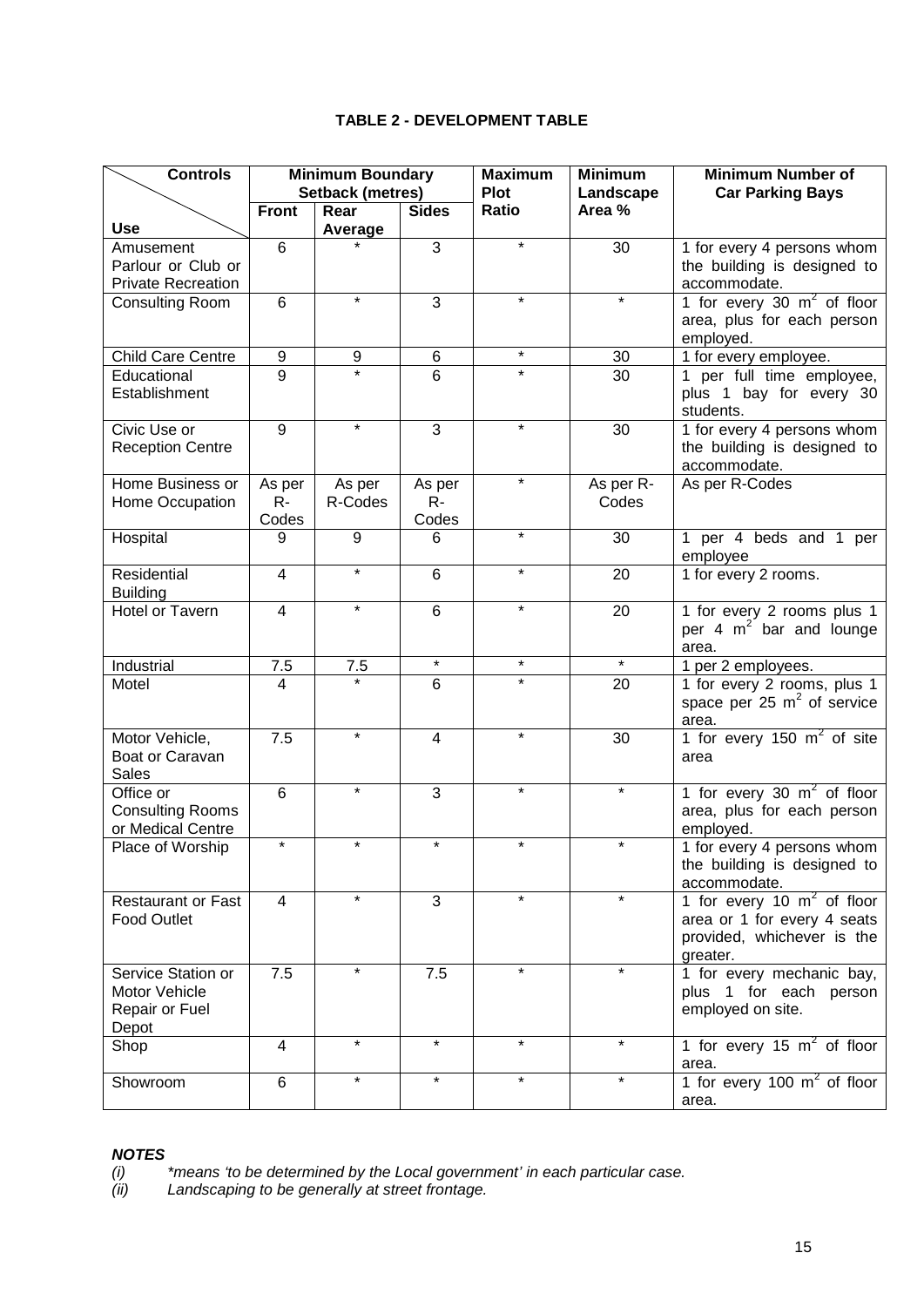## <span id="page-15-0"></span>**PART 6 - SPECIAL CONTROL AREAS**

#### <span id="page-15-1"></span>**6.1. OPERATION OF SPECIAL CONTROL AREA**

- 6.1.1. The following special control areas are shown on the Scheme Maps:
	- (a) Christmas Island Waste Water Treatment Plant Odour Buffer
	- (b) Groundwater Protection
- 6.1.2. In respect of a special control area shown on a Scheme Map, the provisions applying to the special control area apply in addition to the provisions applying to any underlying zone or reserve and any general provisions of the Scheme.
- 6.1.3 Christmas Island Waste Water Treatment Plant Odour Buffer Special Control Area
	- (a) The purpose of the Waste Water Treatment Plan Odour Buffer is to avoid the establishment of incompatible or odour-sensitive land uses or development within the buffer and protect the long term operation of the Christmas Island Waste Water Treatment Plan.
	- (b) Notwithstanding any other provisions of the Scheme, a person must not commence or carry out any development or use of land within the Christmas Island Waste Water Treatment Plant Odour Buffer Special Control Area without first having applied for and obtained the development approval of the local government under Part 9 of the deemed provisions.  $AMD 2 GG 16/6/17$ local government under Part 9 of the deemed provisions.
	- (c) The local government in considering an application for development approval within the Christmas Island Waste Water Treatment Plant Odour Buffer Special Control Area is to have due regard to:
		- (i) the compatibility of the use or development with wastewater treatment plant infrastructure with regard to potential odour and noise emissions from the waste water treatment plant;
		- (ii) whether the use or development would have a detrimental impact on the long term operation of the waste water treatment plant;
		- (iii) the advice and recommendations of the Water Corporation of WA Department of Environment Regulation and any relevant policies of the Department of Environment Regulation and the Western Australian Planning Commission, including State Planning Policy 4.1 (State Industrial Buffer Policy).
- 6.1.4 Groundwater Protection Special Control Area
	- (a) The purpose of the Groundwater Protection Special Control Area is to provide guidance for land use or development for the protection of public drinking water.
	- *Note: The Groundwater Protection Special Control Area is defined on the Scheme Map in accordance with information provided by the Department of Water.*
	- (b) The objectives of the Groundwater Protection Special Control Area are to
		- (i) provide a basis for the protection of public drinking water resources through the control of land use or development which has the potential to prejudice the quality of water supplies for public use;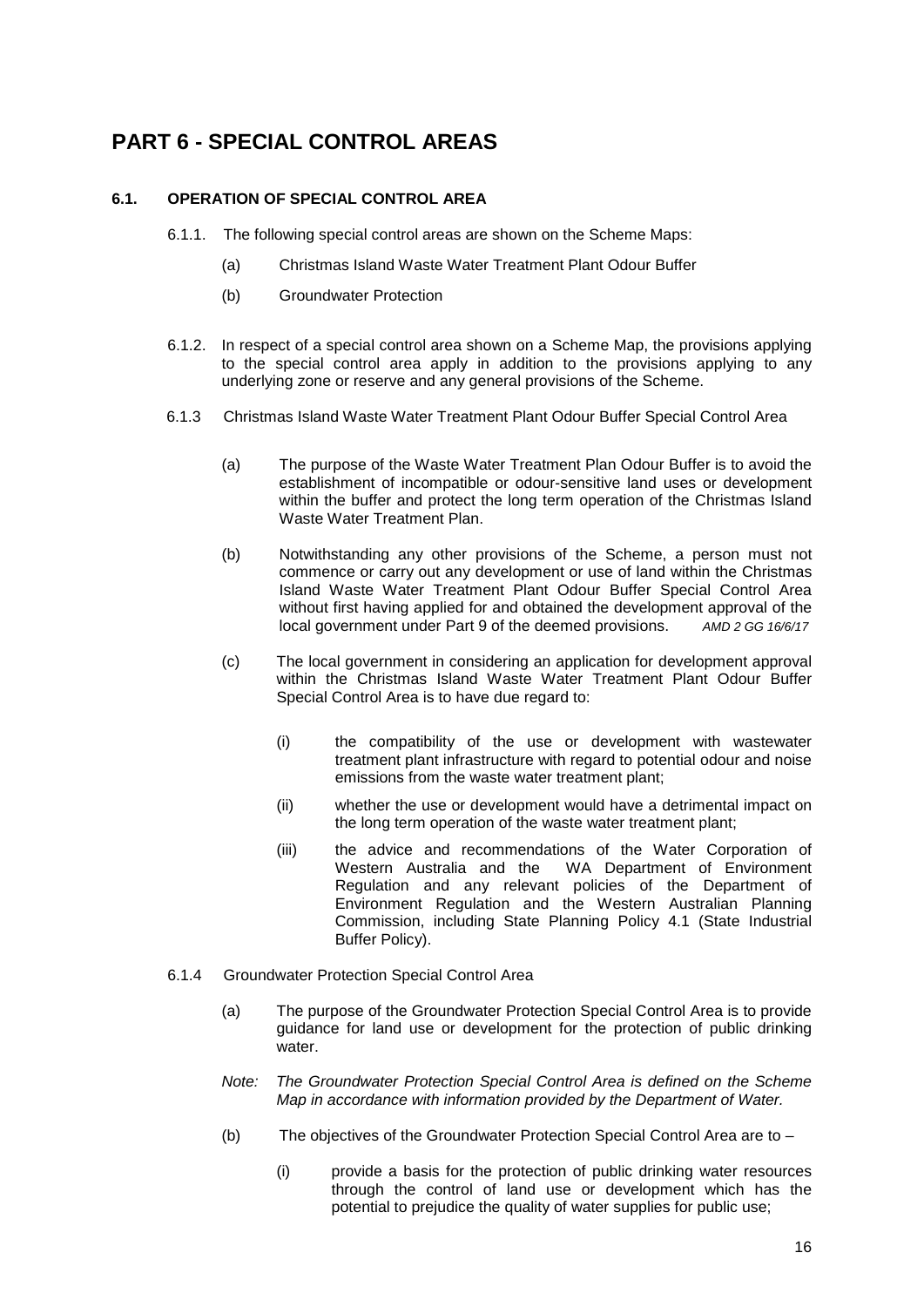- (ii) identify land that has been designated as a public drinking water resource;
- (iii) ensure that any land use does not detrimentally impact on a public drinking water resource;
- (iv) implement Scheme controls that are designed to mitigate any adverse effects on a public drinking water resource.
- (c) Despite any other provision of the Scheme development approval is required for all use and development within the Groundwater Protection Special Control Area including a single house, removal of vegetation, earthworks or the use of land for the keeping of or grazing animals, and shall be subject to discretion of the local government, notwithstanding that the use may be designated as a 'P' use under the Scheme.
- (d) The local government may refuse any application for development approval or impose conditions on any development approval so as to –
	- (i) protect the groundwater resource; and
	- (ii) require the registration of a notification under section 70A of the *Transfer of Land Act 1893 (WA) (CI)* on the title to the land giving notice of any limitations or constraints associated with the protection of groundwater resources at the applicant's cost.
- *Note: There will be a general presumption against development or use of land which involves a significant risk to the groundwater resource. The onus will be on the proponent of development to demonstrate that the proposed activity will not prejudice the groundwater resource.*
- (e) The local government shall refer applications for development approval within the Groundwater Protection Special Control Area to the Department of Water and any other agency or organisation the local government deems necessary and the local government shall have due regard to any advice received.
- (f) In addition to other provisions of the Scheme, in considering any application for rezoning, subdivision or development approval within the Groundwater Protection Special Control Area, the local government is to have due regard to –
	- (i) any water resource management plan, strategy or guideline of the Department of Water, and any advice received from the Department of Water;
	- (ii) the potential impact of the proposal on the quality of the water resource;
	- (iii) the practicability and cost of any ameliorative measures proposed for the protection of the resource;
	- (iv) the existing level of protection of the resource provided, with reference to management of land and location of development;
	- (v) the nature, location and performance of any existing or proposed effluent disposal system; and
	- (vi) the drainage characteristics of the land, including surface and groundwater flow, and the adequacy of proposed measures to manage run-off and drainage.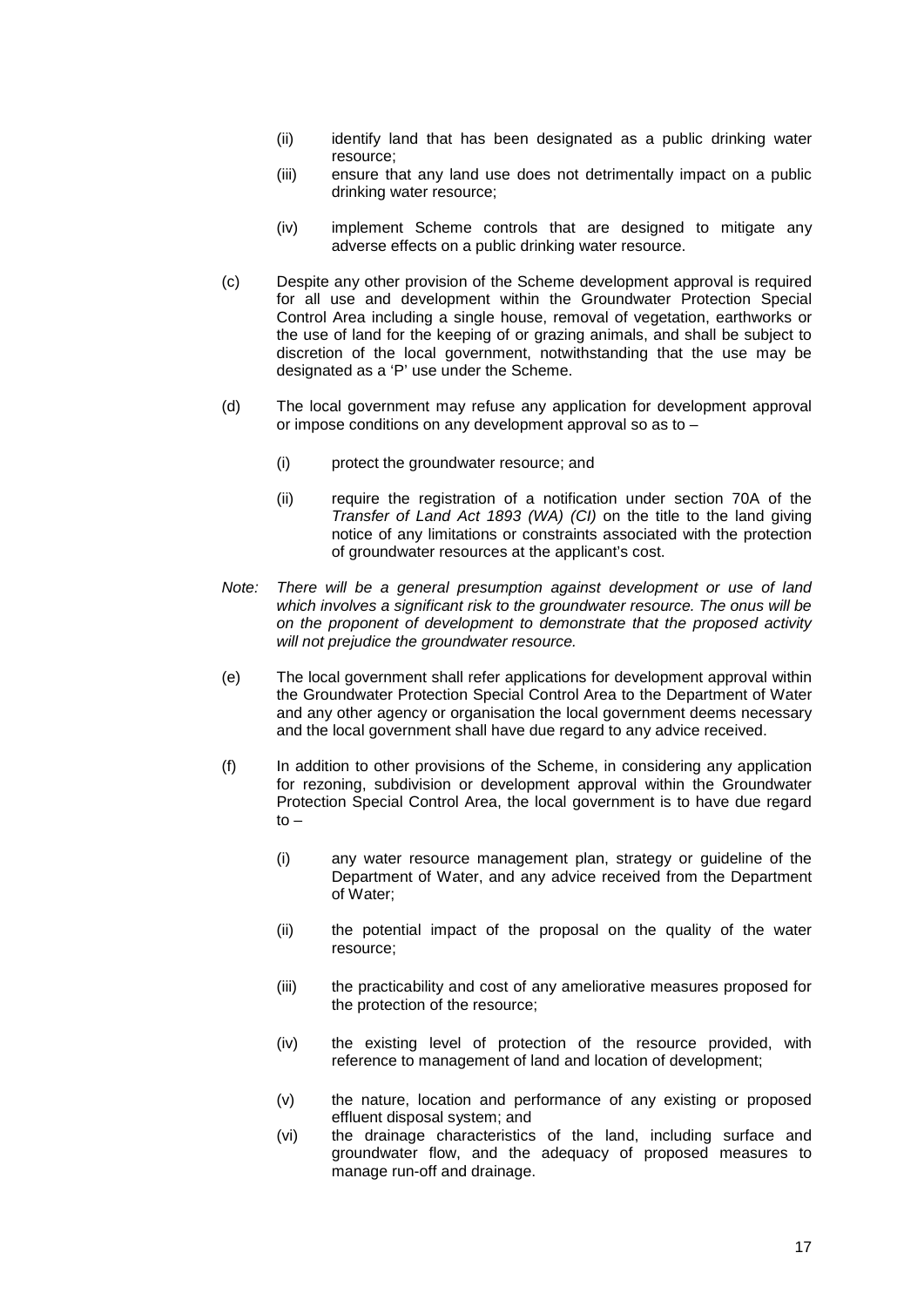## <span id="page-17-0"></span>**SCHEDULES**

- Schedule A Supplemental Provisions
- Schedule 1 Dictionary of Defined Words and Expressions
	- 1. General definitions
	- 2. Land use definitions
- Schedule 2 Additional Uses
- Schedule 3 Special Uses
- Schedule 4 Exempted Advertisements
- Schedule 5 Application for Development Approval
- Schedule 6 Notice of Public Advertisement of Development Approval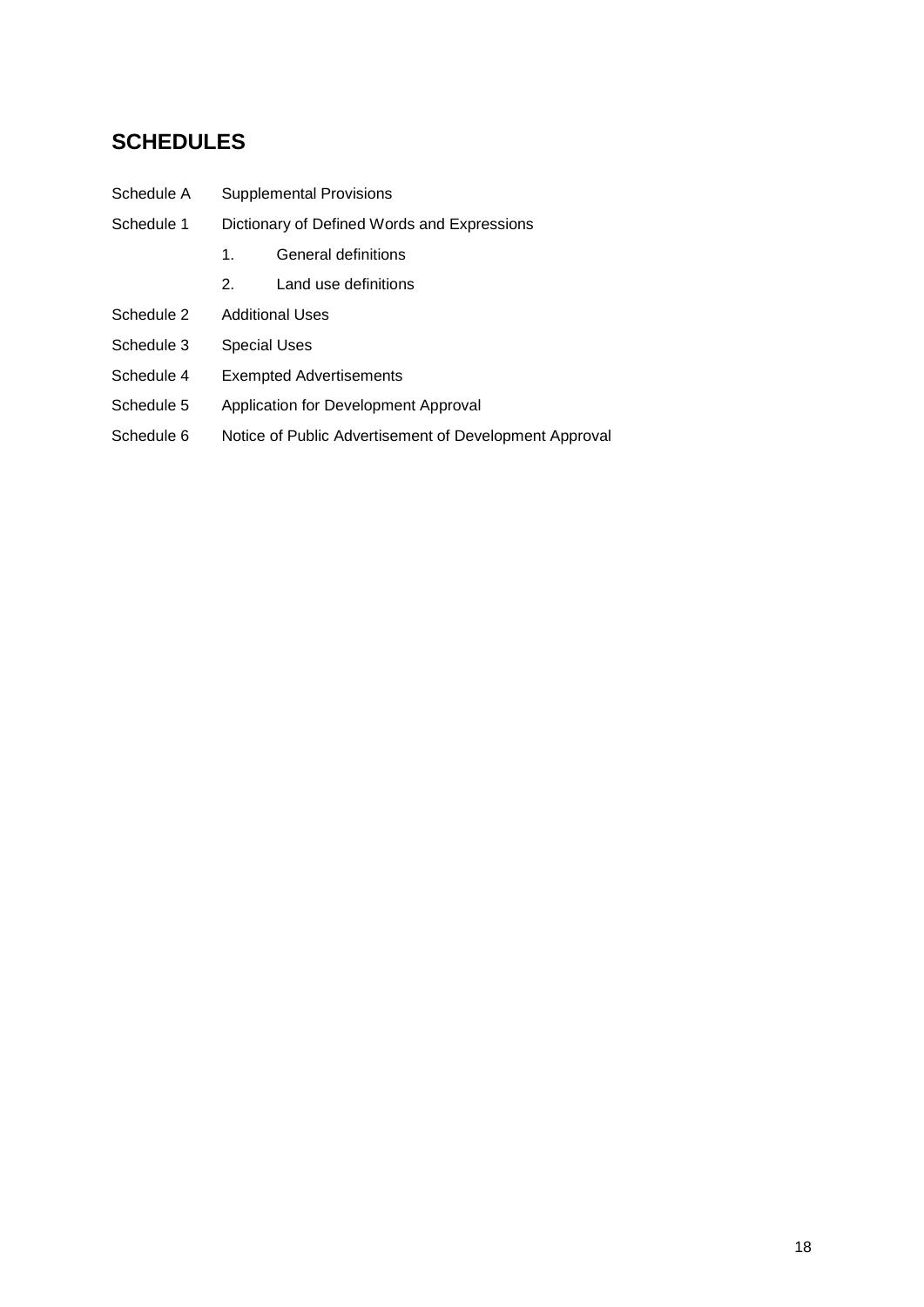#### <span id="page-18-0"></span>**SCHEDULE A - SUPPLEMENTAL PROVISIONS**

These provisions are to be read in conjunction with the deemed provisions (Schedule 2) contained in the *Planning and Development (Local Planning Schemes) Regulations 2015 (WA) (CI).*

#### **Clause 7:**

**Commonwealth Heritage List** is pursuant to the *Environmental Protection and Biodiversity Conservation Act 1999.*

#### **Clauses 8(2):**

(d) is to include on the Heritage List the relevant properties and the places on the Commonwealth Heritage List.

#### **Clause 8(4):**

(c) the Australian Heritage Council.

#### **Clause 9(2):**

(d) a list of any buildings, objects structures or places contained in the Commonwealth Heritage List.

#### **Clause 9(3):**

(d) If a local government proposes to designate an area as a heritage area, the local government is to provide the Australian Heritage Council with a copy of the proposed Local Planning Policy for the heritage area.

#### **Clause 9(7):**

(c) the Australian Heritage Council.

#### **Clause 10:**

(3) In granting an incentive under Clause 12(4) the local government may enter into a heritage agreement with an owner who would benefit from the incentive. The agreement shall specify the owner's obligations and contain covenants noted on relevant Certificates of Title.

#### **Clause 12:**

- (4) In dealing with any application concerning or affecting a place of cultural heritage significance or a heritage area, the local government may for the purpose of conserving or enhancing the place or precinct give a special approval, benefit, allowance or incentive, including but not limited to, the granting of density bonuses.
- (5) Within a heritage area, the local government may permit on a residential lot an increase up to (as specified by the local government) of permitted dwelling density which otherwise would not apply on that lot under R Codes. The density bonus shall only be granted where the increased development would not adversely affect the cultural heritage significance or character or amenity of the place, the streetscape or precinct and if one or more of the following circumstances apply:
	- (a) provision is made for the preservation of significant landscape features; including significant trees or other vegetation.
	- (b) provision is made for the carrying out of conservation works approved by the local government on a heritage place; or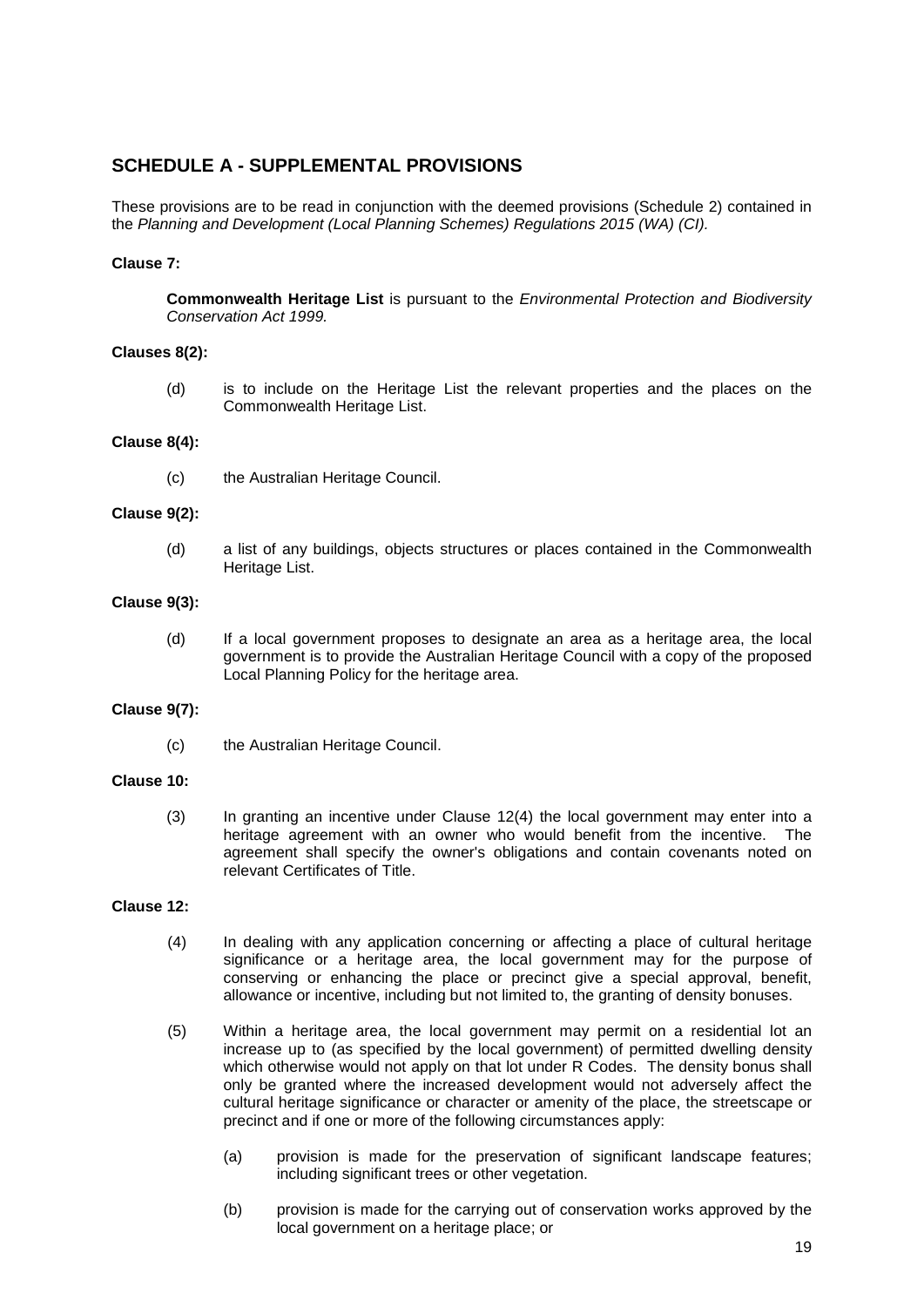- (c) an agreement is otherwise entered into for a contribution to be made to the local government's current municipal heritage conservation program.
- (6) In a case where the local government has allowed under Clause 12(4) and increase in the permitted dwelling density, the standards and provisions of the higher density code applicable to that permitted dwelling density shall apply.

#### **Clause 61 (1):**

- (k) those advertisements listed in Schedule 4 of this Scheme are exempt from development approval. The exemptions listed in Schedule 4 do not apply to land, buildings, objects, structures and places included on the Heritage List or within a heritage area established or designated under Part 7 of the Scheme.
- (I) the carrying out of any building or work which affects only the interior of a building and which does not materially affect the external appearance of the building except where the building is located in a place that has been entered in the Commonwealth Heritage List under the *Environmental Protection and Biodiversity Conservation Act 1999.*
- (m) the demolition of any building or structure except where the building or structure is located in a place that has been entered in the Commonwealth Heritage List under the *Environmental Protection and Biodiversity Conservation Act 1999.*
- (n) the carrying out of any works on, in, over or under a street or road by a public authority acting pursuant to the provisions of any Act; and
- (o) the carrying out of works urgently necessary in the public safety or for essential services.

#### **Clause 61(2):**

- (g) the use of land in a reserve, where such land is held by the local government or vested in a public authority for the purpose for which the land is reserved under the Scheme.
- (h) in the case of land vested in a public authority, for any purpose for which such land may be lawfully used by that authority.
- (i) the use of land which is a permitted ("P") use in the zone in which that land is situated provided it does not involve the carrying out of any building or other works.

#### **Clause 66:**

(5) The local government shall, in considering any application that may affect a heritage area or individual entry on the Commonwealth Heritage List. solicit the views of the Australian 2.Heritage Commission and any other relevant bodies and take those views into account when determining the application.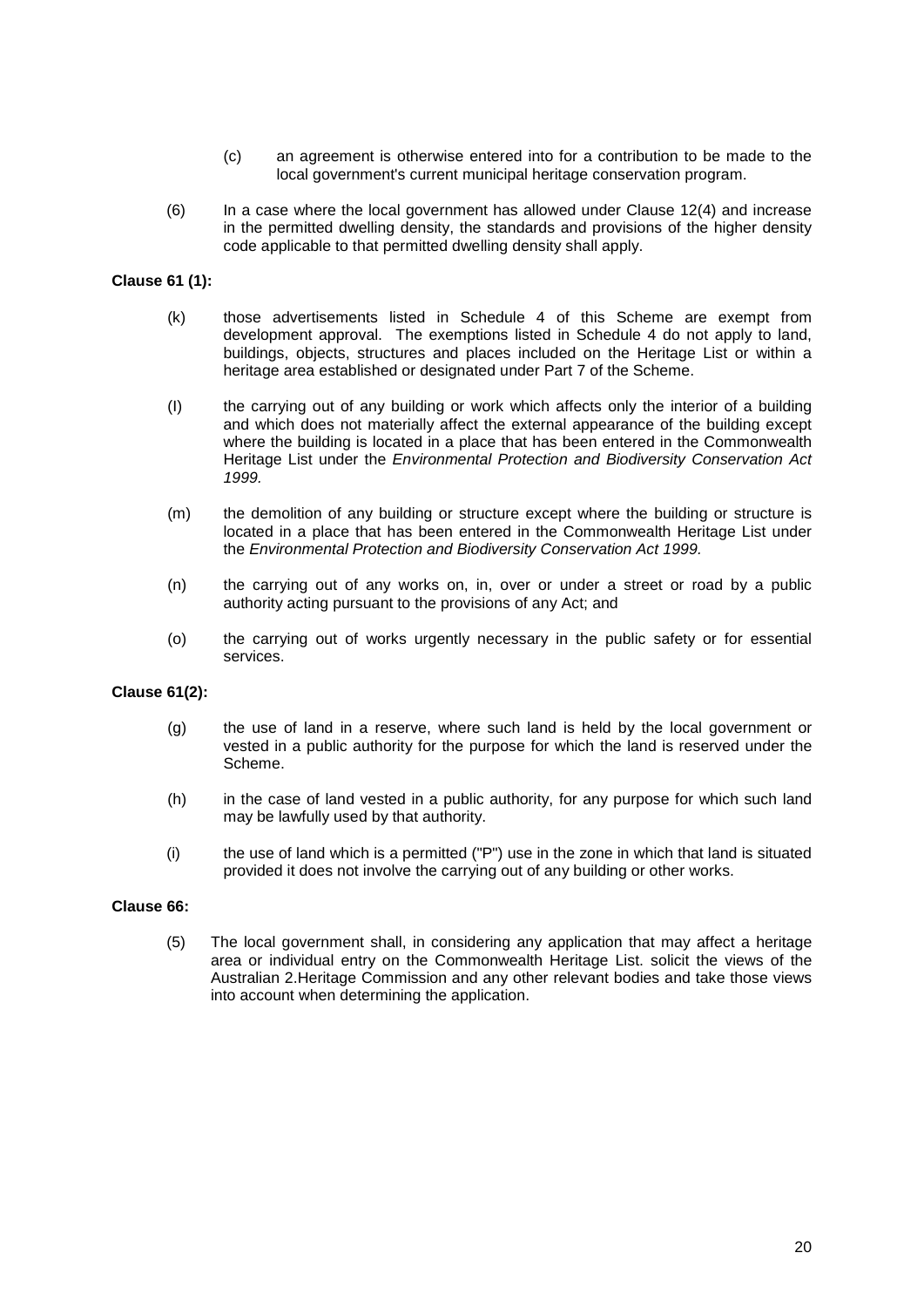#### <span id="page-20-0"></span>**SCHEDULE 1 – DICTIONARY OF DEFINED WORDS AND EXPRESSIONS**

#### **1. General definitions**

In the Scheme —

*building envelope* means an area of land within a lot marked on a plan approved by the responsible authority within which all buildings and effluent disposal facilities on the lot must be contained;

*Commission* means the Western Australian Planning Commission;

*floor area* has the same meaning as in the *Building Code of Australia* published by the Australian Building Codes Board;

*frontage*, when used in relation to a building that is used for —

- (a) residential purposes, has the same meaning as in the R-Codes; and
- (b) purposes other than residential purposes, means the road alignment at the front of a lot and, if a lot abuts 2 or more roads, the one to which the building or proposed building faces;
- *Gazettal date*, in relation to a Scheme, means the date on which the Scheme is published in the *Gazette* under section 87(3) of the Planning and Development Act;

*height* when used in relation to a building that is used for —

- (a) residential purposes, has the same meaning as in the R-Codes; or
- (b) purposes other than residential purposes, means the maximum vertical distance between the ground level and the finished roof height directly above;
- *incidental use* means a use of premises which is ancillary and subordinate to the predominant use;
- *local government* means the local government responsible for this Scheme; *AMD 2 GG 16/6/17*
- *Local Planning Strategy* means the local planning strategy for this scheme prepared under the *Planning and Development (Local Planning Schemes) Regulations 2015 (WA) (CI)* Part 3, as amended from time to time; *AMD 2 GG 16/6/17*
- *lot* has the same meaning as in the Planning & Development Act but does not include a strata or survey strata lot;

*minerals* has the same meaning as in the *Mining Act 1978 (WA)(CI)*;

- *net lettable area (nla)* means the area of all floors within the internal finished surfaces of permanent walls but excludes the following areas —
	- (a) all stairs, toilets, cleaner's cupboards, lift shafts and motor rooms, escalators, tea rooms and plant rooms, and other service areas;
	- (b) lobbies between lifts facing other lifts serving the same floor;
	- (c) areas set aside as public space or thoroughfares and not for the exclusive use of occupiers of the floor or building;
	- (d) areas set aside for the provision of facilities or services to the floor or building where such facilities are not for the exclusive use of occupiers of the floor or building;
- *non-conforming use* has the same meaning as it has in Section 172 of the Planning & Development Act;

*Planning and Development Act* means the *Planning and Development Act 2005 (WA)(CI)*;

*plot ratio* in the case of residential dwellings has the same meaning as in the R-Codes;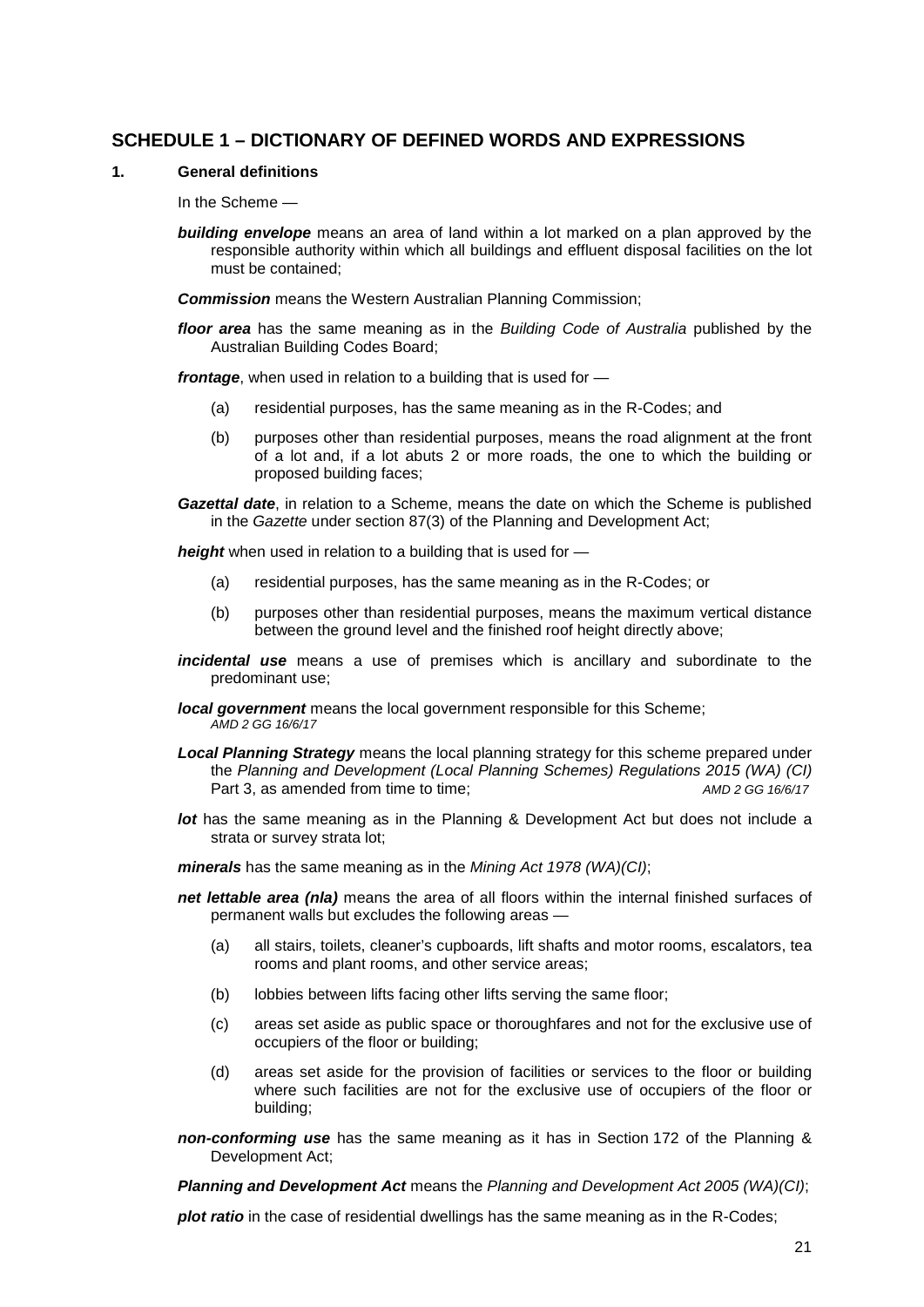- *precinct* means a definable area where particular planning policies, guidelines or standards apply;
- *predominant use* means the primary use of premises to which all other uses carried out on the premises are subordinate, incidental or ancillary;
- *R-Codes* means the R-Codes in the Western Australian Planning Commission State Planning Policy 3.1, as amended from time to time;

*retail* means the sale or hire of goods or services to the public;

*wholesale* means the sale of any goods and materials to any person or persons other than the ultimate consumer of those goods by a person or his trustee, registered as a 'wholesale merchant' for Sales Tax purposes under the provisions of the *Sales Tax Assessment Act No. 1 1930 (WA) (CI)* (as amended);

#### **2. Land use definitions**

In the Scheme —

- *agriculture - extensive* means premises used for the raising of stock or crops but does not include agriculture - intensive or animal husbandry - intensive;
- *agriculture - intensive* means premises used for trade or commercial purposes, including outbuildings and earthworks, associated with the following —
	- (a) the production of grapes, vegetables, flowers, exotic or native plants, or fruit or nuts;
	- (b) the establishment and operation of plant or fruit nurseries; or
	- (c) aquaculture;
- agroforestry means land used commercially for tree production and agriculture where trees are planted in blocks of more than one hectare;
- **amusement parlour** means premises open to the public, where the predominant use is for amusement by means of amusement machines and where there are more than 2 amusement machines operating within the premises;
- *animal establishment* means premises used for the breeding, boarding, training or caring of animals for commercial purposes but does not include animal husbandry - intensive or veterinary centre;
- *animal husbandry - intensive* means premises used for keeping, rearing or fattening of pigs, poultry (for either egg or meat production), rabbits (for either meat or fur production) and other livestock in feedlots;
- *aquaculture* means any fish farming operation for which a fish farm licence issued pursuant of the provisions of Part V of the *Fisheries Act 1905 (WA)(CI)* (as amended) and the *Fisheries Regulations 1938* (as amended) is required;
- *bed and breakfast* means a dwelling, used by a resident of the dwelling, to provide accommodation for persons away from their normal place of residence on a short-term commercial basis and includes the provision of breakfast;
- *betting agency* means an office or totalisator agency established under the *Racing and Wagering Western Australia Act 2003 (WA)(CI)*; *AMD 2 GG 16/6/17*
- *caravan park* has the same meaning as in the *Caravan Parks and Camping Grounds Act 1995 (WA)(CI)*;
- *caretaker's dwelling* means a dwelling on the same site as a building, operation, or plant, and occupied by a supervisor of that building, operation or plant;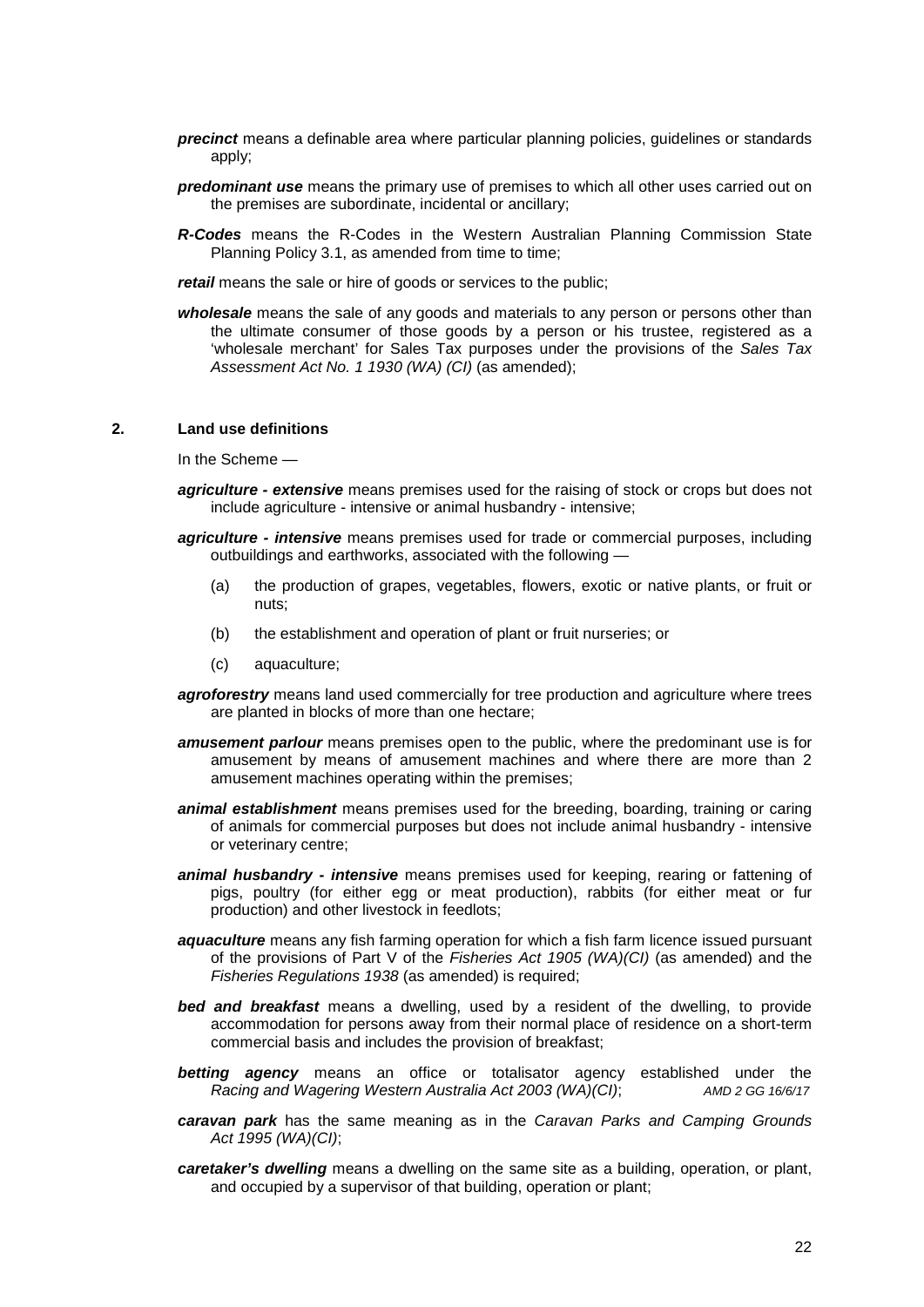*carpark* means premises used primarily for parking vehicles whether open to the public or not but does not include any part of a public road used for parking or for a taxi rank, or any premises in which cars are displayed for sale;

*child care premises* means premises where - *AMD 2 GG 16/6/17*

- (a) an education and carte service as defined in the *Education and Care Service National Law (WA) Act 2012 (WA)(CI)* section 5(1), other than a family day care service as defined in that section, is provided; or
- (b) a child care service as defined in the *Child Care Services Act 2007 (WA)(CI)* section 4.
- *cinema/theatre* means premises where the public may view a motion picture or theatrical production;
- *civic use* means premises used by a government department, an instrumentality of the Crown, or the local government, for administrative, recreational or other purposes;
- *club premises* means premises used by a legally constituted club or association or other body of persons united by a common interest;
- *community purpose* means the use of premises designed or adapted primarily for the provision of educational, social or recreational facilities or services by organisations involved in activities for community benefit;
- *consulting rooms* means premises used by no more than 2 health consultants for the investigation or treatment of human injuries or ailments and for general outpatient care;
- *convenience store* means premises
	- (a) used for the retail sale of convenience goods commonly sold in supermarkets, delicatessens or newsagents, or the retail sale of petrol and those convenience goods;
	- (b) operated during hours which include, but may extend beyond, normal trading hours;
	- (c) which provide associated parking; and
	- (d) the floor area of which does not exceed 300 square metres net lettable area;
- *corrective institution* means premises used to hold and reform persons committed to it by a court, such as a prison or other type of detention facility;
- *dry cleaning premises* means any land or buildings used for the cleaning of garments and other fabrics by chemical processes;
- *eco-tourism* means land or premises used for low impact tourist activities focussed around natural environmental assets, for the purpose of educating travellers, raising funds for ecological conservation, or directly benefitting the local economy.
- *educational establishment* means premises used for the purposes of education and includes a school, tertiary institution, business college, academy or other educational centre;
- *exhibition centre* means premises used for the display, or display and sale, of materials of an artistic, cultural or historical nature, and includes a museum or art gallery;
- *family day care* means premises where a family day care service as defined in the *Education and Care Service National Law (WA)(CI)* is provided; *AMD 2 GG 16/6/17*
- *fast food outlet* means premises used for the preparation, sale and serving of food to customers in a form ready to be eaten without further preparation, primarily off the premises, but does not include a lunch bar;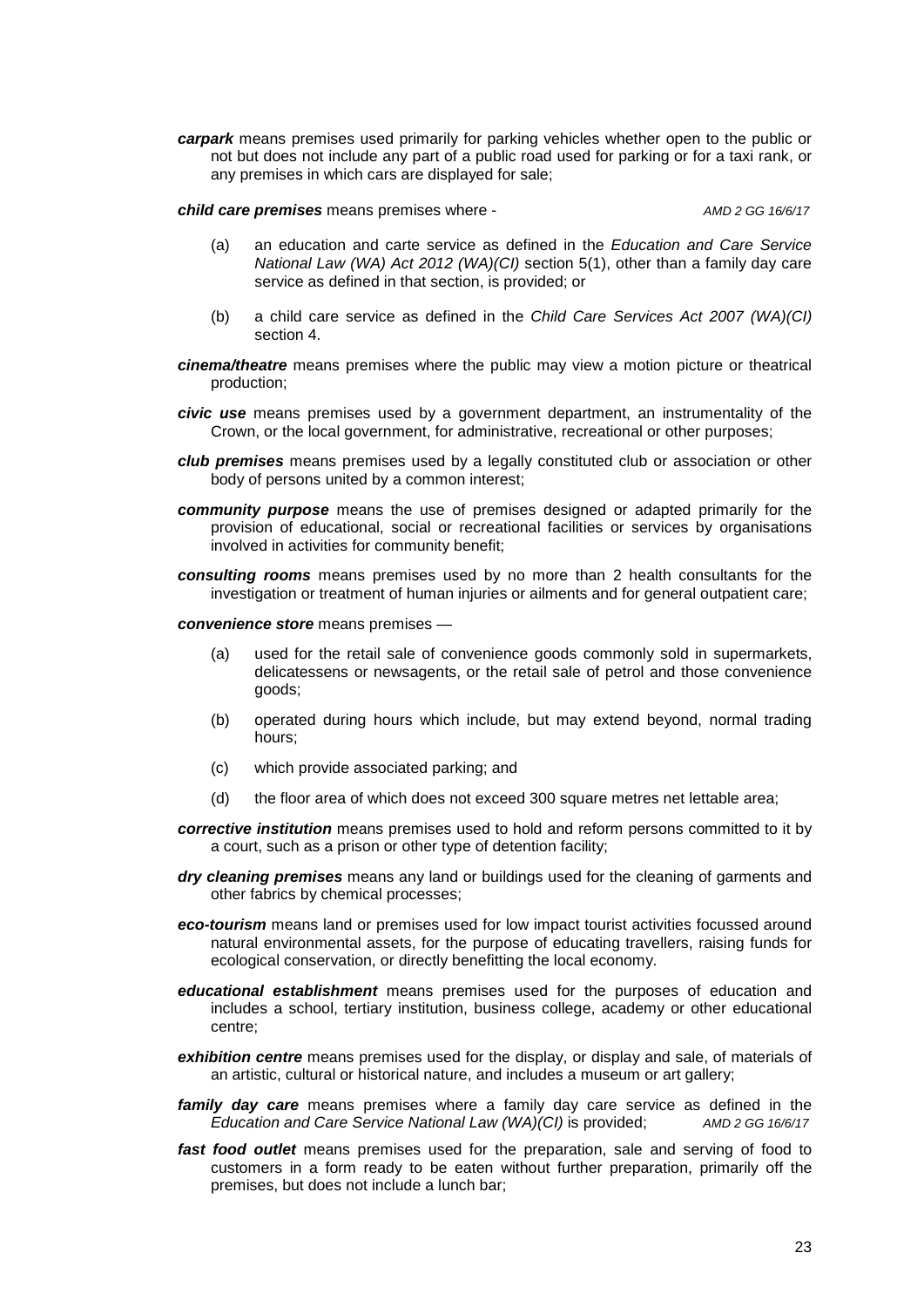- *fish shop* means a building where wet fish and similar foods are displayed and offered for sale;
- *fuel depot* means premises used for the storage and sale in bulk of solid or liquid or gaseous fuel, but does not include a service station and specifically excludes the sale by retail into a vehicle for final use of such fuel from the premises;

*funeral parlour* means premises used to prepare and store bodies for burial or cremation;

*home business* means a business, service or profession carried out in a dwelling or on land around a dwelling by an occupier of the dwelling which —

- (a) does not employ more than 2 people not members of the occupier's household;
- (b) will not cause injury to or adversely affect the amenity of the neighbourhood;
- (c) does not occupy an area greater than 50 square metres;
- (d) does not involve the retail sale, display or hire of goods of any nature;
- (e) in relation to vehicles and parking, does not result in traffic difficulties as a result of the inadequacy of parking or an increase in traffic volumes in the neighbourhood, and does not involve the presence, use or calling of a vehicle more than 3.5 tonnes tare weight; and
- (f) does not involve the use of an essential service of greater capacity than normally required in the zone;

*home occupation* means an occupation carried out in a dwelling or on land around a dwelling by an occupier of the dwelling which —

- (a) does not employ any person not a member of the occupier's household;
- (b) will not cause injury to or adversely affect the amenity of the neighbourhood;
- (c) does not occupy an area greater than 20 square metres;
- (d) does not display a sign exceeding 0.2 square metres;
- (e) does not involve the retail sale, display or hire of goods of any nature;
- (f) in relation to vehicles and parking, does not result in the requirement for a greater number of parking facilities than normally required for a single dwelling or an increase in traffic volume in the neighbourhood, does not involve the presence, use or calling of a vehicle more than 2 tonnes tare weight, and does not include provision for the fuelling, repair or maintenance of motor vehicles; and
- (g) does not involve the use of an essential service of greater capacity than normally required in the zone;

*home office* means a home occupation limited to a business carried out solely within a dwelling by a resident of the dwelling but which does not —

- (a) entail clients or customers travelling to and from the dwelling;
- (b) involve any advertising signs on the premises; or
- (c) require any external change to the appearance of the dwelling;
- **home store** means any shop with a net lettable area not exceeding 100 square metres attached to a dwelling and which is operated by a person resident in the dwelling;

*hospital* means premises in which persons are admitted and lodged for medical treatment or care and includes a maternity hospital;

*hotel* means premises providing accommodation the subject of a hotel licence under the *Liquor Control Act 1988 (WA)(CI)*, and may include a betting agency on those premises, but does not include a tavern or motel; *AMD 2 GG 16/6/17*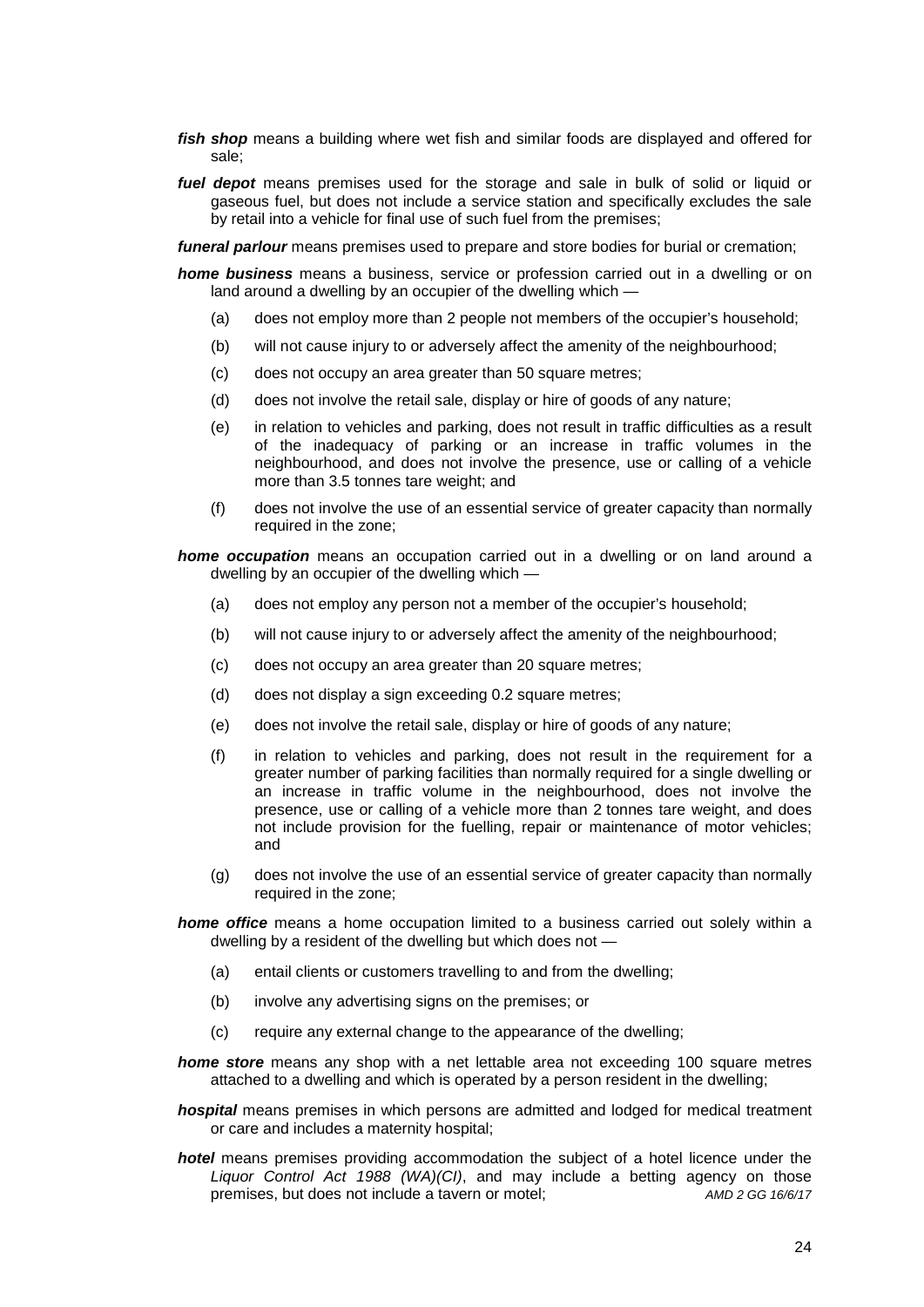- *industry* means premises used for the manufacture, dismantling, processing, assembly, treating, testing, servicing, maintenance or repairing of goods, products, articles, materials or substances and includes premises on the same land used for —
	- (a) the storage of goods;
	- (b) the work of administration or accounting;
	- (c) the selling of goods by wholesale or retail; or
	- (d) the provision of amenities for employees,

incidental to any of those industrial operations;

*industry - cottage* means a trade or light industry producing arts and crafts goods which does not fall within the definition of a home occupation and which —

- (a) does not cause injury to or adversely affect the amenity of the neighbourhood;
- (b) where operated in a residential zone, does not employ any person other than a member of the occupier's household;
- (c) is conducted in an out-building which is compatible with the principal uses to which land in the zone in which it is located may be put;
- (d) does not occupy an area in excess of 50 square metres; and
- (e) does not display a sign exceeding 0.2 square metres in area;
- *industry - extractive* means an industry which involves the extraction, quarrying or removal of sand, gravel, clay, hard rock, stone or similar material from the land and includes the treatment and storage of those materials, or the manufacture of products from those materials on, or adjacent to, the land from which the materials are extracted, but does not include industry - mining;
- *industry - general* means an industry other than a cottage, extractive, light, mining, rural or service industry;
- *industry - hazardous* means an industry which, when in operation and when all measures proposed to minimise its impact on the locality have been employed (including measures to isolate the industry from existing or likely future development on other land in the locality), would pose a significant risk in relation to the locality, to human health, life or property, or to the biophysical environment;

*industry - light* means an industry —

- (a) in which the processes carried on, the machinery used, and the goods and commodities carried to and from the premises do not cause any injury to or adversely affect the amenity of the locality;
- (b) the establishment or conduct of which does not, or will not, impose an undue load on any existing or proposed service for the supply or provision of essential services;

*industry - mining* means land used commercially to extract minerals from the land;

- *industry - noxious* means an industry which is listed as an offensive trade under Schedule 2 of the *Health Act 1911 (WA)(CI)* or is listed as a prescribed premises under Schedule 1 of the *Environmental Protection Regulations 1987 (WA)(CI)*, excluding those industries encompassed by the definition of agriculture – intensive, animal husbandry – intensive or industry – rural.
- *industry - rural* means
	- (a) an industry handling, treating, processing or packing rural products; or
	- (b) a workshop servicing plant or equipment used for rural purposes;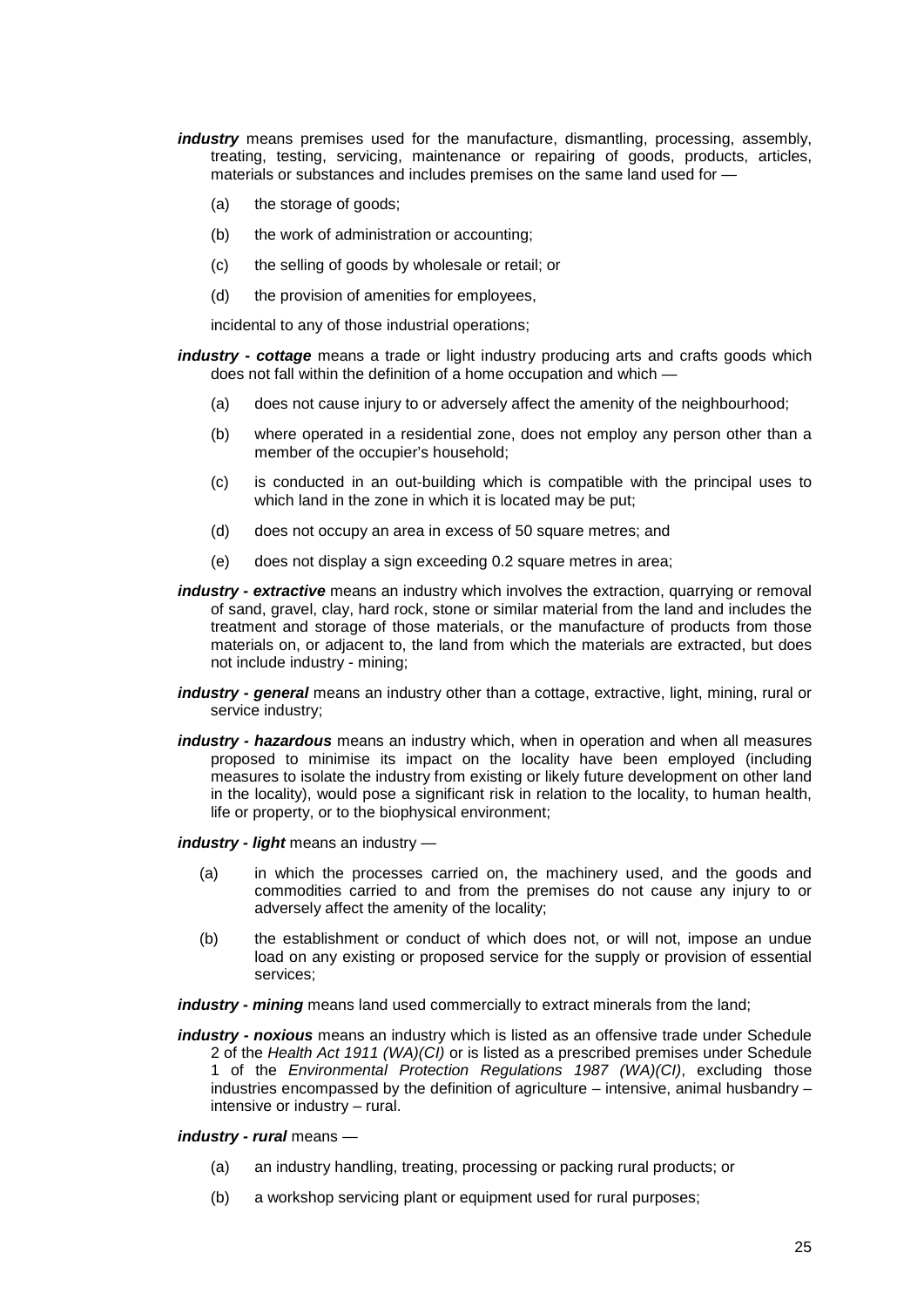#### *industry - service* means —

- (a) an industry light carried out from premises which may have a retail shop front and from which goods manufactured on the premises may be sold; or
- (b) premises having a retail shop front and used as a depot for receiving goods to be serviced;
- *lunch bar* means premises or part of premises used for the sale of takeaway food (in a form ready to be consumed without further preparation) within industrial or commercial areas;
- *marina* means premises at which berths or pens, and fuelling, servicing, repairing, storage (including storage on land) and other facilities for boats are provided, with or without the sale of boating gear and equipment, and includes all jetties, piers, embankments, quays and moorings and all offices and storerooms used in connection with the marina;
- *marine filling station* means premises used for the storage and supply of liquid fuels and lubricants for marine craft;
- *market* means premises used for the display and sale of goods from stalls by independent vendors;
- *medical centre* means premises, other than a hospital, used by one or more health consultant(s) for the investigation or treatment of human injuries or ailments and for general outpatient care (including preventative care, diagnosis, medical and surgical treatment, and counselling);
- *motel* means premises used to accommodate patrons in a manner similar to a hotel but in which specific provision is made for the accommodation of patrons with motor vehicles and may comprise premises licensed under the *Liquor Control Act 1988 (WA)(CI)*; *AMD 2 GG 16/6/17*
- *motor vehicle, boat or caravan sales* means premises used to sell or hire motor vehicles, boats or caravans;

*motor vehicle repair* means premises used for or in connection with —

- (a) electrical and mechanical repairs, or overhauls, to vehicles; or
- (b) repairs to tyres,

and may also include premises used for recapping or retreading of tyres, panel beating, spray painting or chassis reshaping and sale of second-hand motor vehicle accessories and spare parts;

*motor vehicle wash* means premises where the primary use is the washing of motor vehicles;

*night club* means premises — *AMD 2 GG 16/6/17*

- (a) used for entertainment with or without eating facilities; and
- (b) licensed under the *Liquor Control Act 1988 (WA)(CI)*;
- *office* means premises used for administration, clerical, technical, professional or other like business activities;
- *park home park* has the same meaning as in the *Caravan Parks and Camping Grounds Regulations 1997 (WA)(CI)*;
- *place of worship* means premises used for religious activities such as a church, chapel, mosque, synagogue or temple;
- *public utility* means any work or undertaking constructed or maintained by a public authority or municipality as may be required to provide water, sewerage, electricity, gas, drainage, communications, passenger transport or other similar services.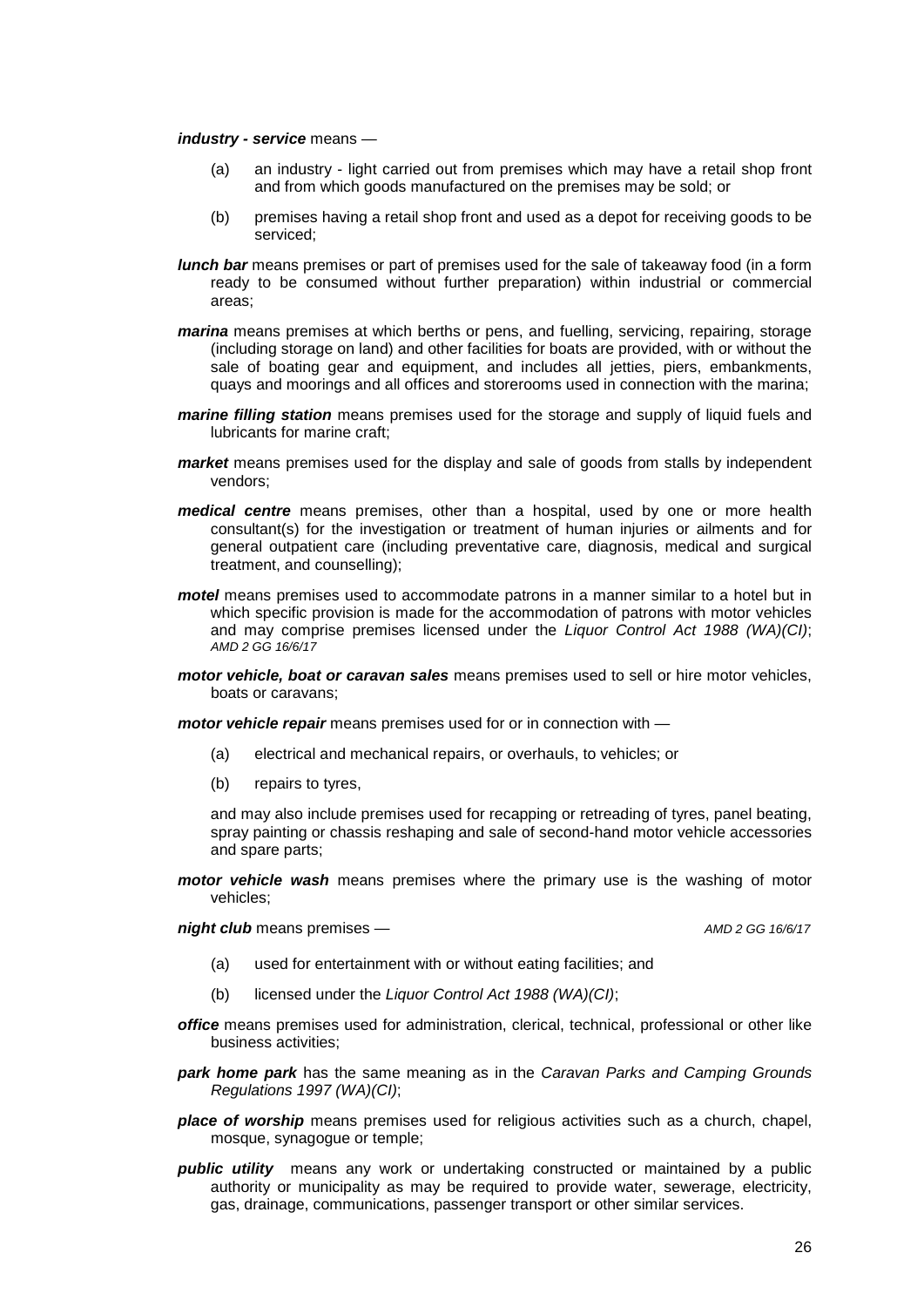- *reception centre* means premises used for functions on formal or ceremonial occasions but not for un-hosted use for general entertainment purposes;
- *recreation - private* means premises used for indoor or outdoor leisure, recreation or sport which are not usually open to the public without charge;

*residential building* has the same meaning as in the R-Codes;

- *restaurant* means premises where the predominant use is the sale and consumption of food and drinks on the premises and where seating is provided for patrons and includes a restaurant licensed under the *Liquor Licensing Control Act 1988 (WA)(CI)*. *AMD 2 GG 16/6/17*
- *restricted premises* means premises used for the sale by retail or wholesale, or the offer<br>for hire, loan or exchange, or the exhibition, display or delivery of AMD 2 GG 16/6/17 for hire, loan or exchange, or the exhibition, display or delivery of -
	- (a) publications that are classified as restricted under the *Classification (Publications, Films and Computer Games) Act 1995*.
	- (b) materials, compounds, preparations or articles which are used or intended to be used primarily in or in connection with any form of sexual behaviour or activity; or
	- (c) smoking-related implements;

*rural pursuit* means any premises used for —

- (a) the rearing or agistment of animals;
- (b) the stabling, agistment or training of horses;
- (c) the growing of trees, plants, shrubs or flowers for replanting in domestic, commercial or industrial gardens; or
- (d) the sale of produce grown solely on the lot,

but does not include agriculture – extensive, agriculture – intensive or aquaculture;

*service station* means premises used for —

- (a) the retail sale of petroleum products, motor vehicle accessories and goods of an incidental/convenience retail nature; and
- (b) the carrying out of greasing, tyre repairs and minor mechanical repairs to motor vehicles,

but does not include premises used for a transport depot, panel beating, spray painting, major repairs or wrecking;

- shop means premises used to sell goods by retail, hire goods, or provide services of a personal nature (including a hairdresser or beauty therapist) but does not include a showroom or fast food outlet;
- *short stay accommodation* means a building, or group of buildings forming a complex, designed for the accommodation of short-stay guests and which provides on-site facilities for the convenience of guests and for management of the development, where occupation by any person is limited to a maximum of three months in any 12-month period and excludes those uses more specifically defined elsewhere.
- *showroom* means premises used to display, sell by wholesale or retail, or hire, automotive parts and accessories, camping equipment, electrical light fittings, equestrian supplies, floor coverings, furnishings, furniture, household appliances, party supplies, swimming pools or goods of a bulky nature;

*storage* means premises used for the storage of goods, equipment, plant or materials;

*tavern* means premises licensed as a tavern under the *Liquor Control Act 1988 (WA)(CI)* and used to sell liquor for consumption on the premises; *AMD 2 GG 16/6/17*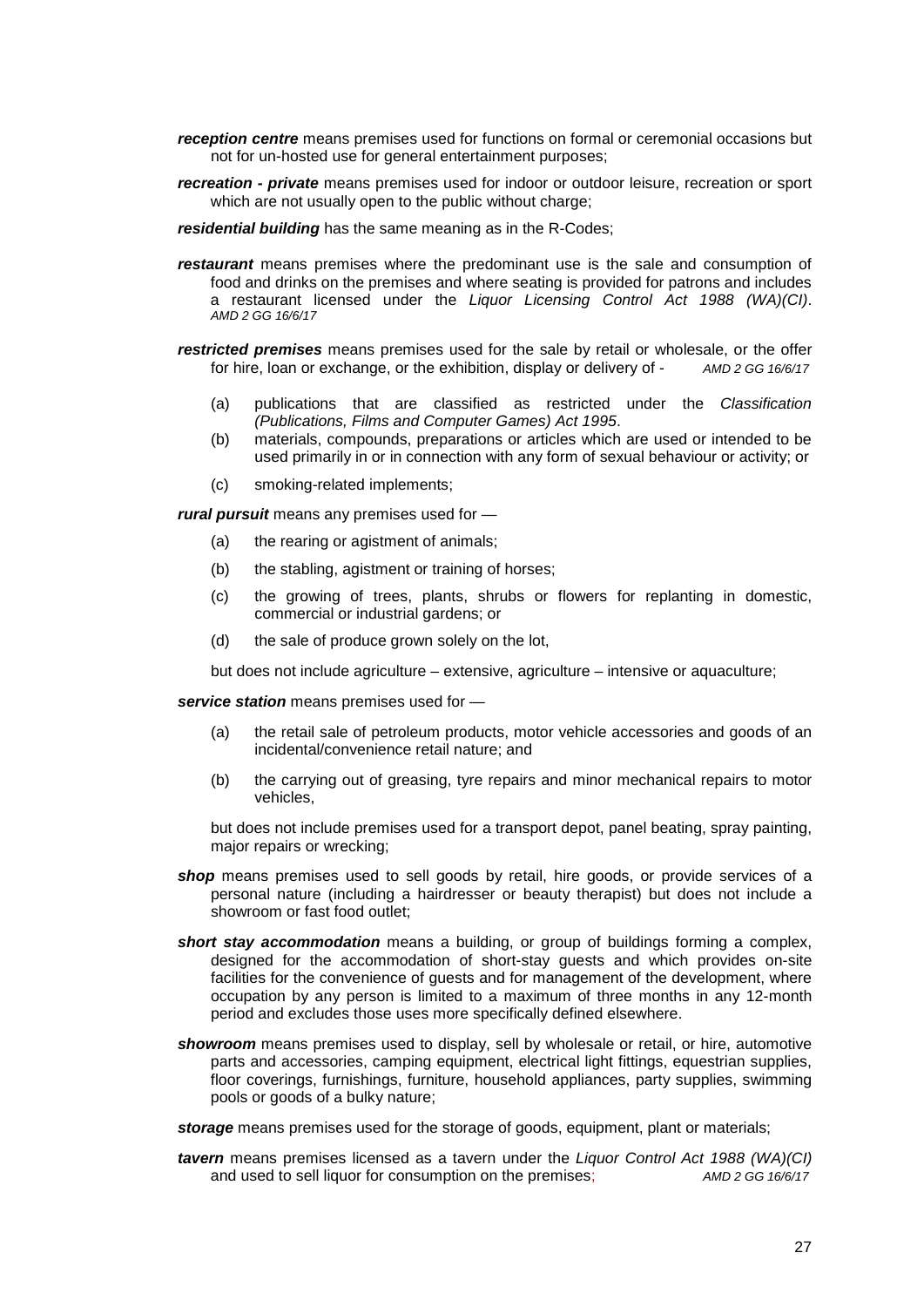- *telecommunications infrastructure* means land used to accommodate any part of the infrastructure of a telecommunications network and includes any line, equipment, apparatus, tower, antenna, tunnel, duct, hole, pit or other structure used, or for use in or in connection with, a telecommunications network;
- *tourism development* means a building, or group of buildings forming a complex, designed for the accommodation of short-stay guests for leisure or vacation purposes and which provides on-site facilities for the convenience of guests and for management of the development, where occupation by any person is limited to a maximum of three months in any 12-month period and excludes those uses more specifically defined elsewhere.
- *Tourist resort* means integrated, purpose-built luxury or experiential premises for short-stay guests comprising accommodation units and on-site tourism facilities such as reception, restaurant and leisure facilities like swimming pool, gymnasium, tennis courts, and where occupation by any person is limited to a maximum of three months in any 12-month period.
- *trade display* means premises used for the display of trade goods and equipment for the purpose of advertisement;
- *transportable dwelling* means a residential dwelling which is capable of being transported and reconstructed for use as a residential dwelling.
- *veterinary centre* means premises used to diagnose animal diseases or disorders, to surgically or medically treat animals, or for the prevention of animal diseases or disorders;
- *warehouse* means premises used to store or display goods and may include sale by wholesale;
- *winery* means premises used for the production of viticultural produce and may include sale of the produce.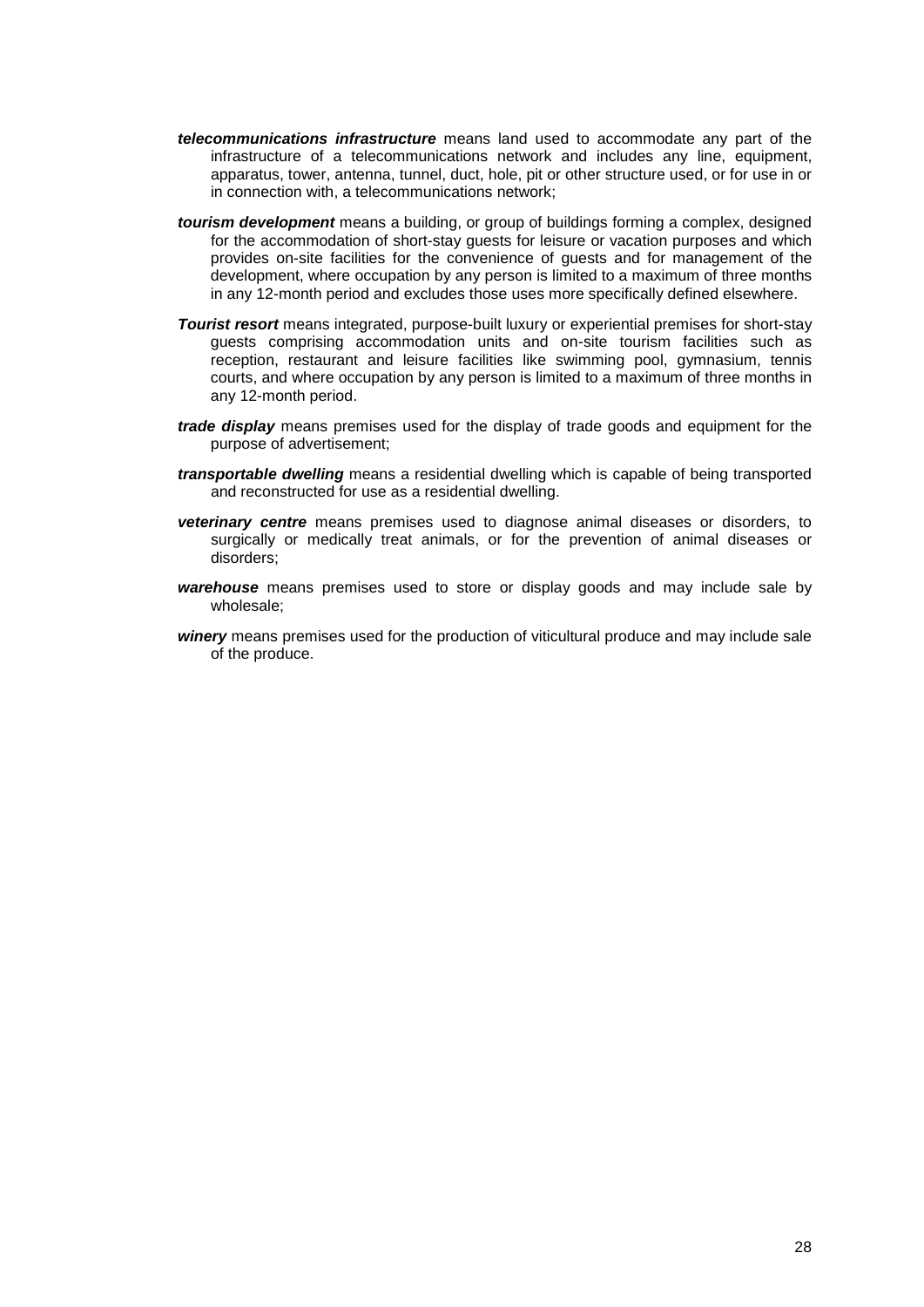## <span id="page-28-0"></span>**SCHEDULE 2 – ADDITIONAL USES**

| <u>NO.</u>   | <b>LAND PARTICULARS</b>                                                               | <b>PERMITTED USES</b>                                          | <b>DEVELOPMENT</b>                                                                                                                                                                                                                                                                                              |
|--------------|---------------------------------------------------------------------------------------|----------------------------------------------------------------|-----------------------------------------------------------------------------------------------------------------------------------------------------------------------------------------------------------------------------------------------------------------------------------------------------------------|
|              |                                                                                       |                                                                | <b>STANDARDS/CONDITIONS</b>                                                                                                                                                                                                                                                                                     |
| $\mathbf{1}$ | Lots 417, 418, 419, 420<br>and 422 Kiln Place and<br>Murray Road.<br>AMD 1 GG 27/7/18 | Showroom,<br>Warehouse,<br><b>Trade Display</b><br>and Storage | The additional use shall be considered<br>as 'A' uses-the uses are not permitted<br>unless the local government has<br>exercised its discretion by granting<br>development approval after giving<br>special notice in accordance with the<br>advertising requirements of clause 64<br>of the deemed provisions. |
|              |                                                                                       |                                                                |                                                                                                                                                                                                                                                                                                                 |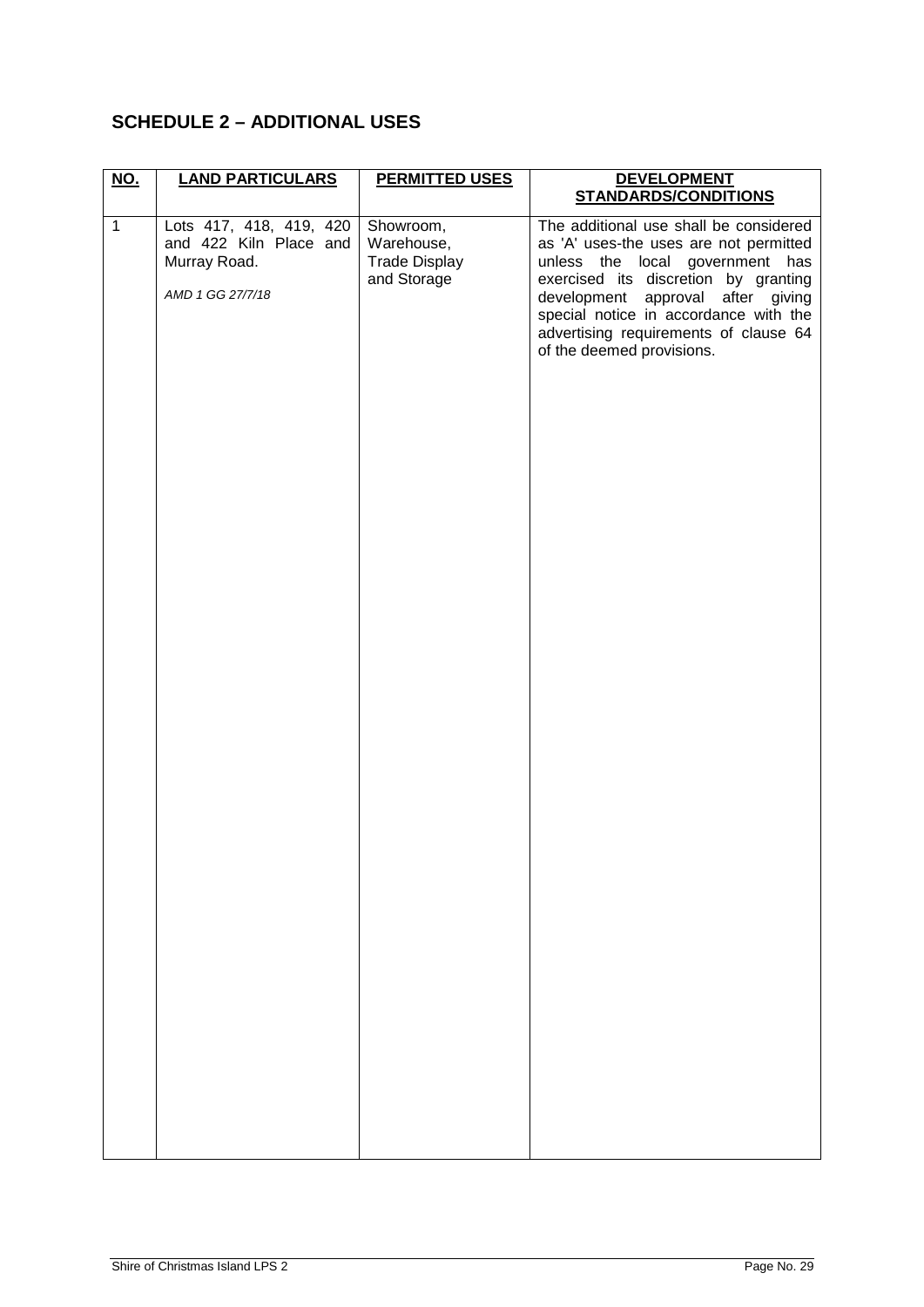## <span id="page-29-0"></span>**SCHEDULE 3 – SPECIAL USES**

| <u>NO.</u> | <b>LAND PARTICULARS</b> | <b>PERMITTED USES</b> | DEVELOPMENT<br>STANDARDS/CONDITIONS |
|------------|-------------------------|-----------------------|-------------------------------------|
|            |                         |                       |                                     |
|            |                         |                       |                                     |
|            |                         |                       |                                     |
|            |                         |                       |                                     |
|            |                         |                       |                                     |
|            |                         |                       |                                     |
|            |                         |                       |                                     |
|            |                         |                       |                                     |
|            |                         |                       |                                     |
|            |                         |                       |                                     |
|            |                         |                       |                                     |
|            |                         |                       |                                     |
|            |                         |                       |                                     |
|            |                         |                       |                                     |
|            |                         |                       |                                     |
|            |                         |                       |                                     |
|            |                         |                       |                                     |
|            |                         |                       |                                     |
|            |                         |                       |                                     |
|            |                         |                       |                                     |
|            |                         |                       |                                     |
|            |                         |                       |                                     |
|            |                         |                       |                                     |
|            |                         |                       |                                     |
|            |                         |                       |                                     |
|            |                         |                       |                                     |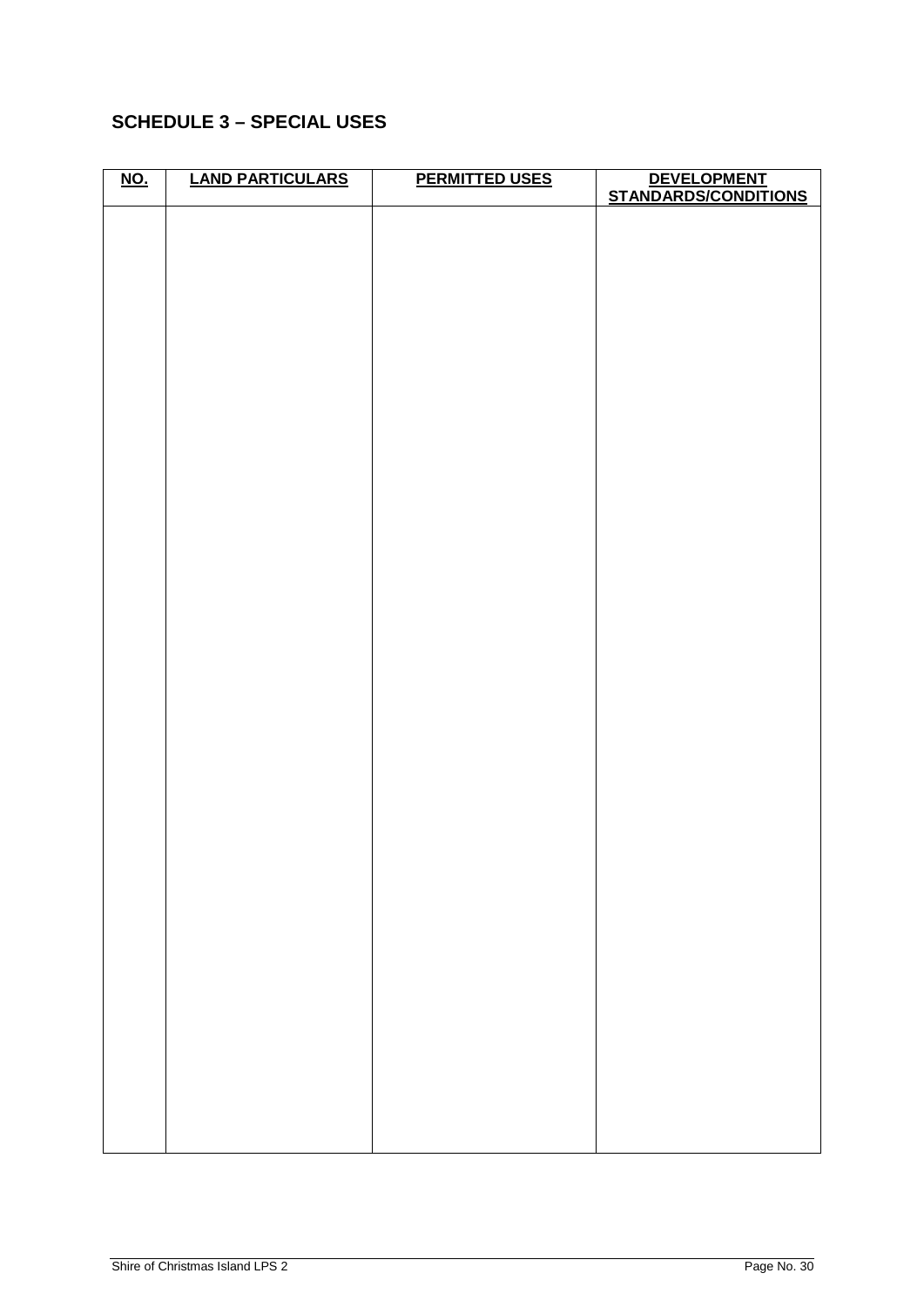## <span id="page-30-0"></span>**SCHEDULE 4 – EXEMPTED ADVERTISEMENTS**

| LAND USE AND/OR<br><b>DEVELOPMENT</b>                                                                               | <b>EXEMPTED SIGN</b>                                                                                                                                                                                                                                                                                                                | <b>MAXIMUM SIZE</b>                                                                                                                                  |
|---------------------------------------------------------------------------------------------------------------------|-------------------------------------------------------------------------------------------------------------------------------------------------------------------------------------------------------------------------------------------------------------------------------------------------------------------------------------|------------------------------------------------------------------------------------------------------------------------------------------------------|
| <b>Dwellings</b>                                                                                                    | One professional name-plate as<br>appropriate.                                                                                                                                                                                                                                                                                      | 0.2m <sup>2</sup>                                                                                                                                    |
| Home Occupation                                                                                                     | One advertisement describing the<br>nature of the home occupation.                                                                                                                                                                                                                                                                  | 0.2m <sup>2</sup>                                                                                                                                    |
| Places of Worship, Meeting<br>Halls and Places of Public<br>Assembly                                                | One advertisement detailing the<br>function and/or the activities of the<br>institution concerned.                                                                                                                                                                                                                                  | 0.2m <sup>2</sup>                                                                                                                                    |
| Cinemas, Theatres and<br><b>Drive-In Theatres</b>                                                                   | Two signs (illuminated or non-<br>illuminated)<br>detailing<br>the<br>entertainment being presented from<br>time to time at the venue upon<br>which the signs are displayed.                                                                                                                                                        | Each advertisement sign not to<br>exceed $5m2$                                                                                                       |
| Showrooms<br>Shops,<br>and<br>other uses appropriate to a<br>Shopping Area                                          | All advertisements affixed to the<br>building below the top of the<br>awning or, in the absence of an<br>awning, below a line measured at 5<br>metres from the ground floor level<br>of the building subject to a<br>compliance with the requirements<br>of the Signs Hoarding and Bill<br>Posting Bylaws.                          | Not applicable.                                                                                                                                      |
| Industrial and Warehouse<br>Premises                                                                                | A maximum of 4 advertisements<br>applied to or affixed to the walls of<br>the building but not including signs<br>which project above the eaves or<br>the ridge of the roof of the building,<br>and excluding signs projecting from<br>a building whether or not those<br>signs are connected to a pole, wall<br>or other building. | Total<br>οf<br>area<br>any<br>such<br>advertisements shall not exceed<br>$15m2$ .                                                                    |
|                                                                                                                     | A maximum of two free standing<br>advertisement signs not exceeding<br>5m in height above ground level                                                                                                                                                                                                                              | Maximum<br>permissible<br>total<br>area, shall not exceed 10m <sup>2</sup> and<br>individual advertisement signs<br>shall not exceed 6m <sup>2</sup> |
| Showroom,<br>race courses,<br>major racing tracks, sports<br>stadia,<br>major<br>sporting<br>grounds and complexes. | All signs provided that, in each<br>case, the advertisement is not<br>visible from outside the complex of<br>facility concerned either from other<br>private land or from public places<br>and streets.                                                                                                                             | n/a                                                                                                                                                  |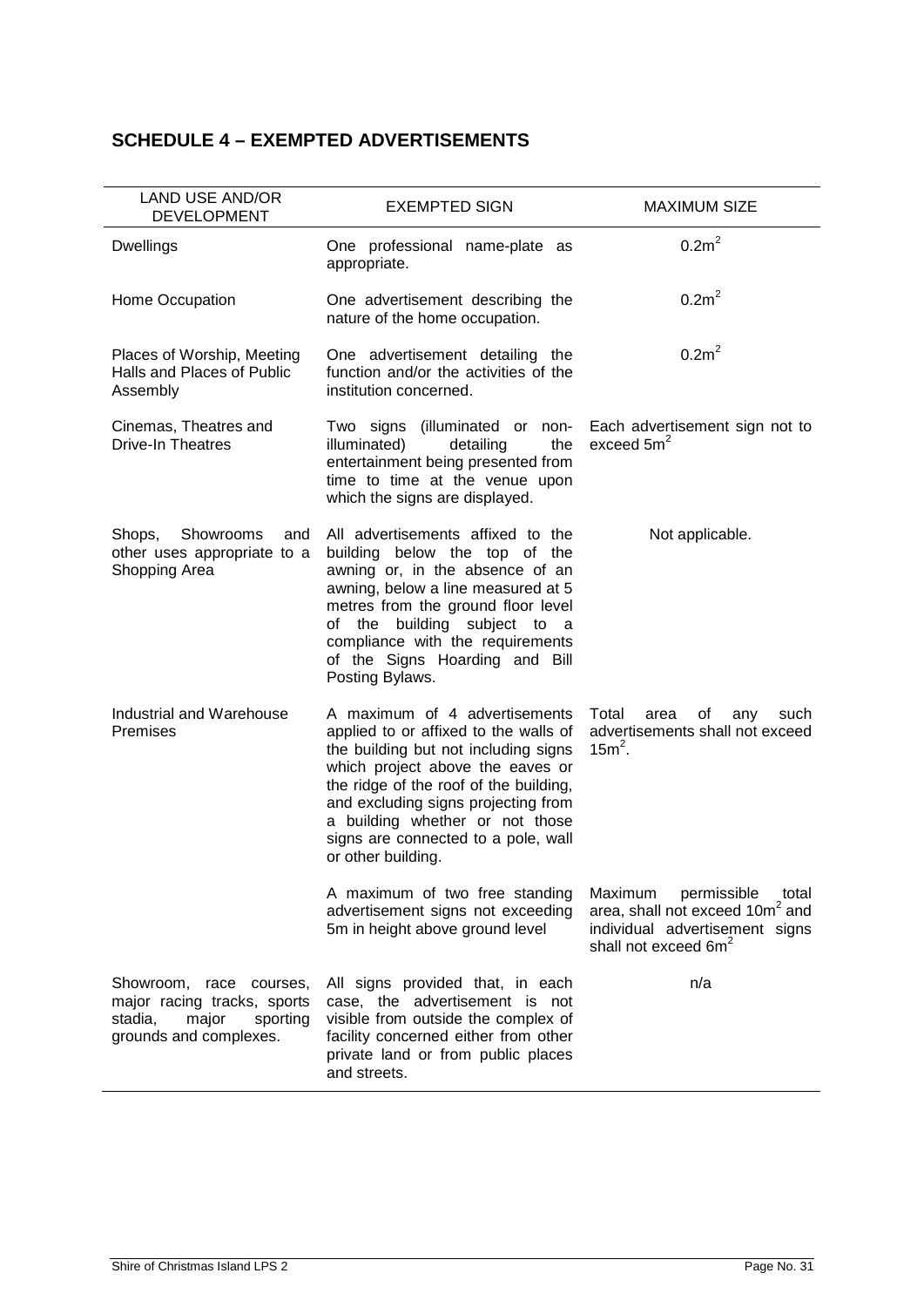| <b>Public Places and Reserves</b>                             | a)  | Advertisement signs<br>illuminated and non-<br>illuminated) relating to the<br>functions of government a<br>public authority or Local<br>government of a municipality<br>excluding those of a<br>promotional nature constructed<br>or exhibited by, or on behalf of<br>any such body, and                                                                                                 | n/a<br>n/a        |
|---------------------------------------------------------------|-----|-------------------------------------------------------------------------------------------------------------------------------------------------------------------------------------------------------------------------------------------------------------------------------------------------------------------------------------------------------------------------------------------|-------------------|
|                                                               | b)  | Advertisement signs<br>(illuminated and non-<br>illuminated) required for the<br>management or control of<br>traffic on any public road, car<br>park, cycleway, railway or<br>waterway where such<br>advertisement has been<br>constructed or exhibited by or<br>at the direction of a<br>Government department,<br>public authority or the Local<br>government of a municipality,<br>and | n/a               |
|                                                               | C)  | Advertisement signs<br>(illuminated and non-<br>illuminated) required to be<br>exhibited by or pursuant to any<br>statute or regulation or the like<br>made pursuant to powers<br>contained within a Statute<br>provided that any such<br>advertisement is constructed<br>and/or exhibited strictly in<br>accordance with the<br>requirements specified therein.                          |                   |
| Advertisements within<br><b>Buildings</b>                     | All | advertisements<br>placed<br>or<br>displayed within buildings which<br>cannot ordinarily be seen by a<br>person outside of those buildings.                                                                                                                                                                                                                                                | n/a               |
| All classes of buildings other<br>than single family dwelling |     | One advertisement sign containing<br>the name, number and address of<br>the building, the purpose for which<br>the building is used or the name<br>and address of the managing agent<br>thereof.                                                                                                                                                                                          | 0.2m <sup>2</sup> |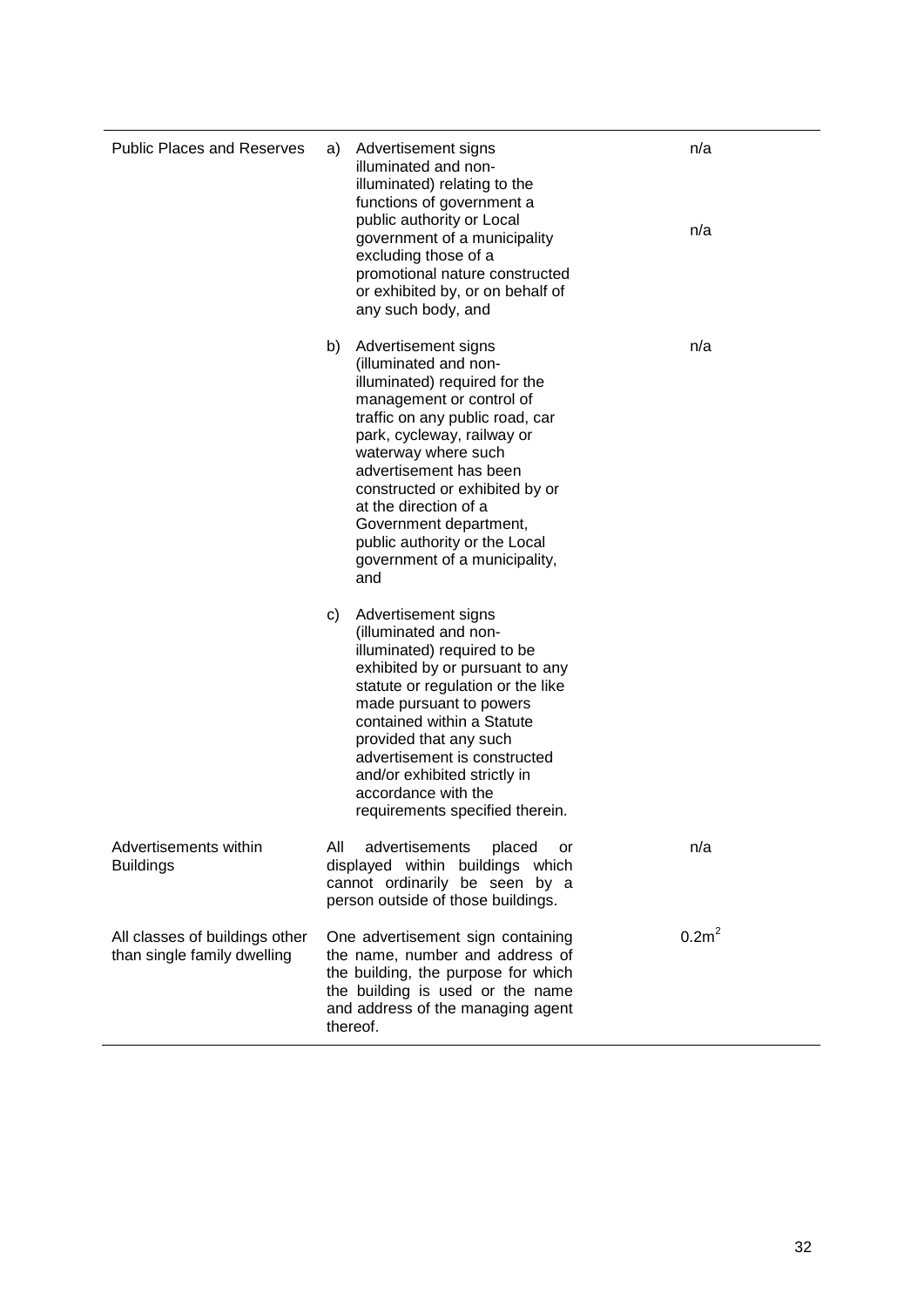### <span id="page-32-0"></span>**SCHEDULE 5 - APPLICATION FOR DEVELOPMENT APPROVAL**

PLANNING AND DEVELOPMENT ACT 2005 (WA) (CI) (AS AMENDED)

#### SHIRE OF CHRISTMAS ISLAND

#### APPLICATION FOR DEVELOPMENT APPROVAL

| 1. | Surname of                                                   | Given                           |  |  |  |
|----|--------------------------------------------------------------|---------------------------------|--|--|--|
|    |                                                              |                                 |  |  |  |
|    |                                                              |                                 |  |  |  |
| 2. | Surname of Land Owner                                        |                                 |  |  |  |
|    |                                                              |                                 |  |  |  |
| 3. |                                                              |                                 |  |  |  |
| 4. |                                                              |                                 |  |  |  |
|    |                                                              |                                 |  |  |  |
| 5. |                                                              |                                 |  |  |  |
| 6. |                                                              |                                 |  |  |  |
| 7. |                                                              |                                 |  |  |  |
| 8. |                                                              |                                 |  |  |  |
|    | Nature and size of all buildings proposed                    |                                 |  |  |  |
|    | Materials to be used on external surfaces of building        |                                 |  |  |  |
|    | General treatment of open portions of the site               |                                 |  |  |  |
|    | Details of car parking and landscaping proposals             |                                 |  |  |  |
|    | Approximate cost of proposed development                     |                                 |  |  |  |
|    | Estimated time for completion                                |                                 |  |  |  |
|    |                                                              |                                 |  |  |  |
|    | Signature of Owner                                           | Signature of Applicant or Agent |  |  |  |
|    | (Both signatures are required if applicant is not the owner) |                                 |  |  |  |

Date

Date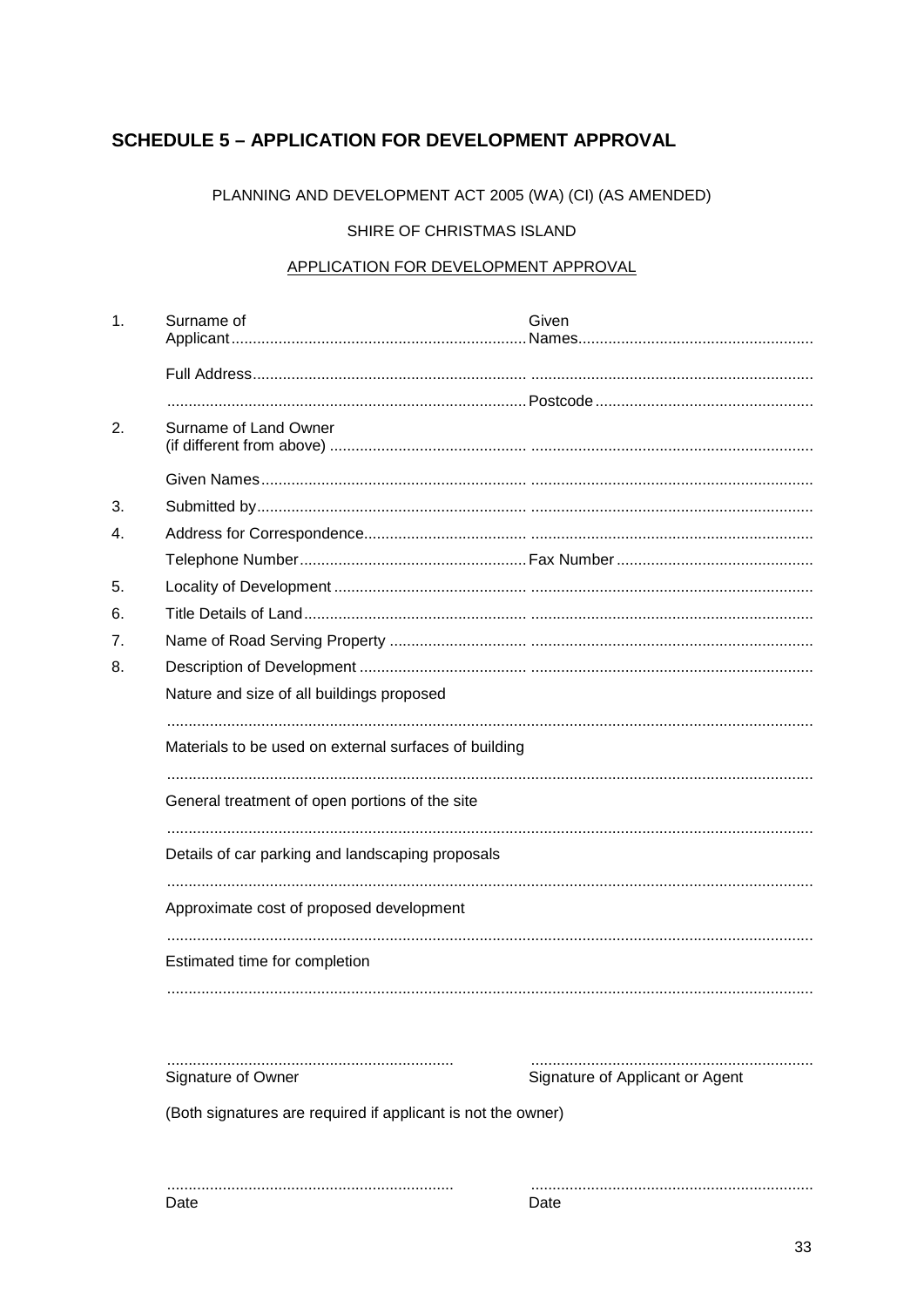#### <span id="page-33-0"></span>**SCHEDULE 6 – NOTICE OF PUBLIC ADVERTISEMENT OF DEVELOPMENT APPROVAL**

#### **SHIRE OF CHRISTMAS ISLAND**

#### **LOCAL PLANNING SCHEME NO. 2**

#### NOTICE OF PUBLIC ADVERTISEMENT OF PLANNING PROPOSAL

It is HEREBY NOTIFIED for public information and comment that the local government has received an application to develop land for the purpose described hereunder:

Details of the proposal are available for inspection at the local government office. Comments on the proposal may be submitted to the local government in writing on or before the day of .........................

......................................................... .................................................... CHIEF EXECUTIVE OFFICER

LAND DESCRIPTION